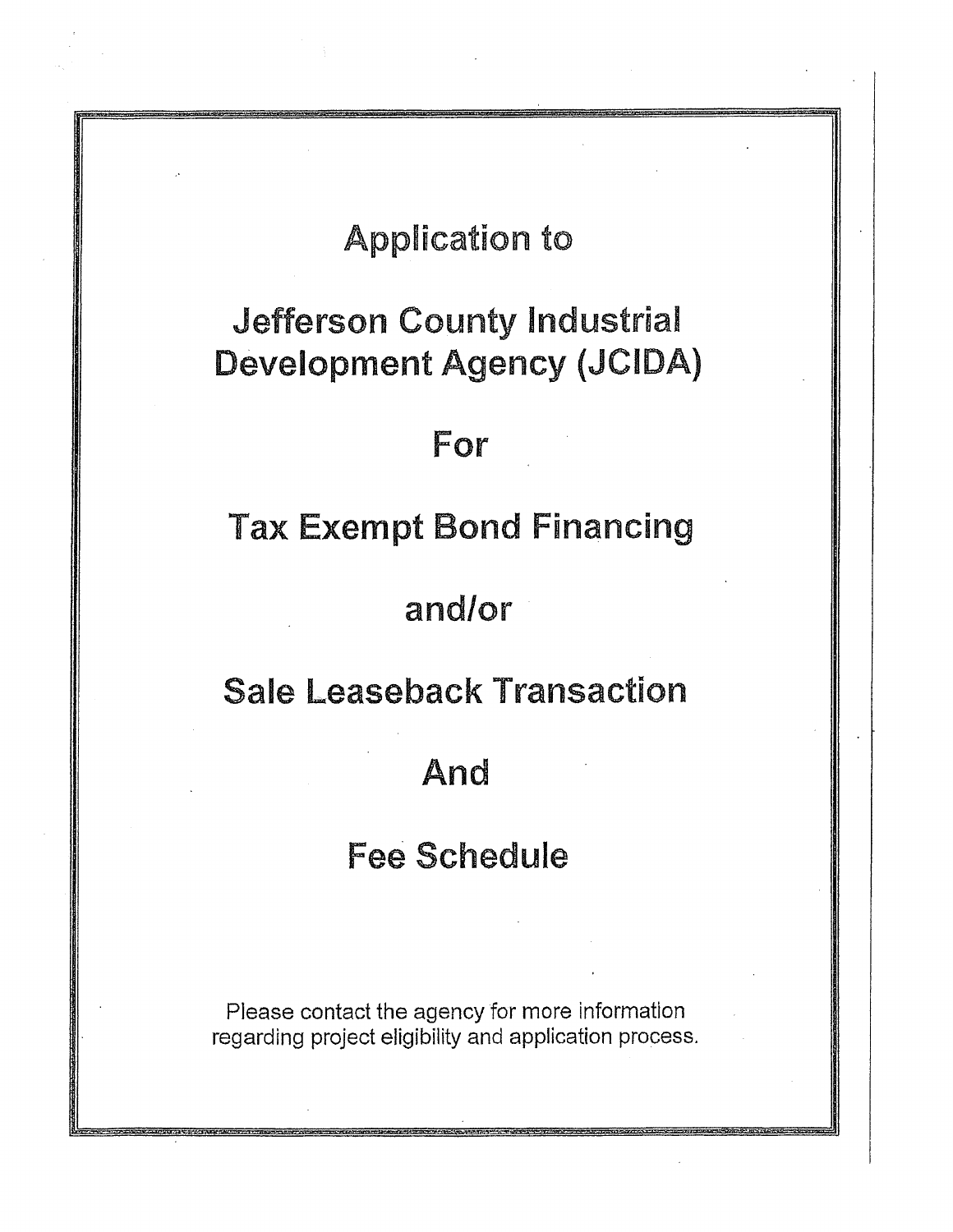### **Jefferson County Industrial Development Agency (JCIDA)**  800 Starbuck Avenue, Suite 800 Watertown, New York 13601 www.jcida.net

### **Taxable and Tax Exempt Industrial Development Revenue Bonds**  Application Fee: A non-refundable fee of \$2,500.00 is payable to the JCIDA at the time the application is submitted. This fee will be credited towards the total fee at closing. Fee: 2% of the principal amount of the bond series. Point of Contact: Donald Alexander, 315-782-5865 **Tax Exempt Civic Facility Bonds**  Application Fee: Fee: Point of Contact: A non-refundable fee of \$2,500.00 is payable to the JCIDA at the time the application is submitted. This fee will be credited towards the total fee at closing. First \$10 million - 2% of the bond series. Over \$10 million- .5% of the bond series. Donald Alexander, 315-782-5865 **Sale Leaseback Transactions**  Application Fee: Fee: A non-refundable fee of \$2,500.00 is payable to the JCIDA at the time the application is submitted. This fee will be credited towards the total fee at closing, With a PILOT: First \$10 million — 2% Second \$10-\$20 million - .5% Anything greater than \$20 million - .25% No PILOT— 25% of the abatement value (based on savings from mortgage tax and sales tax).

Point of Contact: Donald Alexander, 316-782-6865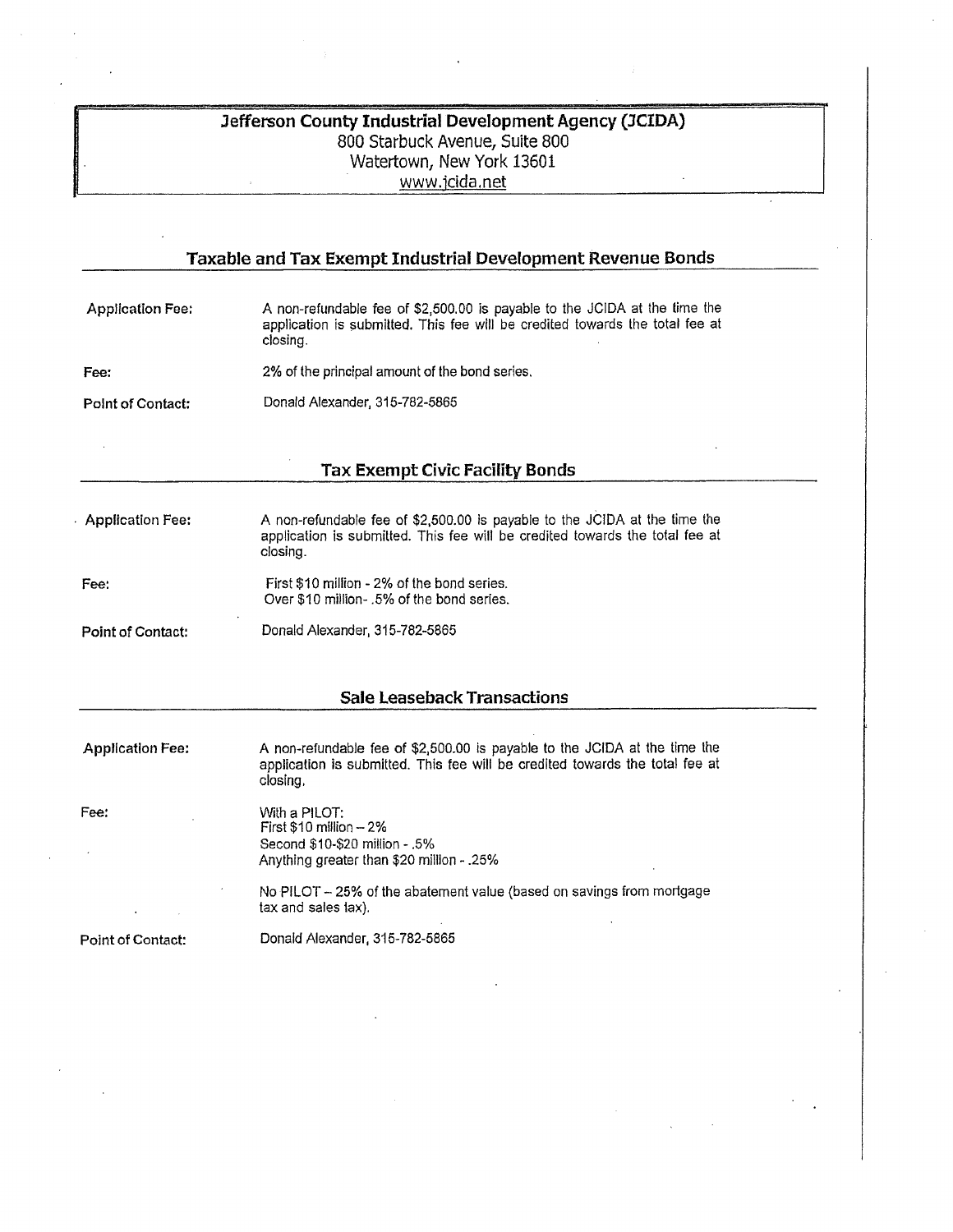#### INSTRUCTIONS

The Agency will not approve any applications unless, in the judgment of the Agency, said application contains sufficient Information upon which to base a decision whether to approve or tentatively approve an action.

- 2, Fill in all blanks, using 'none" or 'not applicable' or 'WA' where the question is not appropriate to the project which is the subject of this application (the "Project").
- 3, If an estimate is given as the answer to a question, put '(eat)' after the figure or answer, which is estimated.
- 4. If more space Is needed to answer any specific question, attach a separate sheet.
- 5. When completed, return this application to the Agency at the address indicated on the first page of this application.
- 6. The Agency will not give final approval to this application until the Agency receives a completed environmental assessment form concerning the Project.
- 7. Please note that Article 6 of the Public Officers Law declares that all records in the possession of the Agency (with certain limited exceptions) are open to public inspection and copying. If the applicant feels that there are elements of the Project which are in the nature of trade secrets or information, the nature of which Is such that If disclosed to the public or otherwise widely disseminated would cause substantial Injury to the applicant's competitive position, the applicant may identify such elements In writing and request that such elements be kept confidential In accordance with Article 6 of Public Officers Law.
- 8. The applicant will be required to pay to the Agency all actual costs incurred in connection with this application and the Project contemplated herein (to the extent such expenses are not paid out of the proceeds of the Agency's bonds Issued to finance the project. The applicant will also be expected to pay all costs Incurred by general counsel and bond counsel to the Agency. The costs Incurred by the Agency, including the Agency's general counsel and bond counsel, may be considered a part of the project and Included as a part of the resultant bond Issue.
- 9. The Agency has established an application fee of \$2,500 to cover the anticipated costs of the Agency In processing this application. A check or money order made payable to the Agency must accompany each application. THIS APPLICATION WILL NOT BE ACCEPTED<br>BY THE AGENCY UNLESS ACCOMPANIED BY THE APPLICATION FEE.
- 10. The Agency has established a project fee for each project in which the Agency participates. UNLESS THE AGENCY AGREES IN WRITING TO THE CONTRARY, THIS PROJECT FEE IS REQUIRED TO BE PAID BY THE APPLICANT AT OR PRIOR TO T GRANTING OF ANY FINANCIAL ASSISTANCE BY THE AGENCY.
	- This application should be submitted to the Jefferson County Industrial Development Agency, 800 Starbuck Avenue, Suite 800, Watertown, New York 13601 (Attn: Chief Executive Officer).

| <b>STAFF USE ONLY</b> |                                                       |                         |                   |  |
|-----------------------|-------------------------------------------------------|-------------------------|-------------------|--|
| 1.                    | OSC Project Number Assigned                           | $2201 - 120$            | Staff<br>Initials |  |
| $\overline{2}$ .      | Retail Determination (Y/N) Retail Exception used:     | 20                      |                   |  |
|                       |                                                       |                         |                   |  |
| 3.                    | Date Application Assigned to Agency Counsel           |                         |                   |  |
| 4.                    | UTEP Deviation (Y/N)                                  | 20                      |                   |  |
| 5.                    | IRB - Volume Cap Needed (Y/N)                         | 20                      |                   |  |
| 6.                    | IRB/501c3 - TEFRA Required (Y/N)                      | 20                      |                   |  |
| 7.                    | Date of Agency adoption of Initial Resolution         | 20                      |                   |  |
| 8.                    | Date set for Public Hearing:<br>12/15/11              | $20 \sqrt{2}$<br>ran    |                   |  |
| 9.                    | Public Hearing Notice - Publication Date/ATJ Mailings | 20 <sub>2</sub>         |                   |  |
| 10.                   | Date of Agency adoption of Inducement Resolution      | 20 <sup>2</sup><br>57 A |                   |  |
| 11.                   | Date of Agency adoption of Closing Resolution         | 20                      |                   |  |
| 12.                   | Date of final approval of application                 | 20                      |                   |  |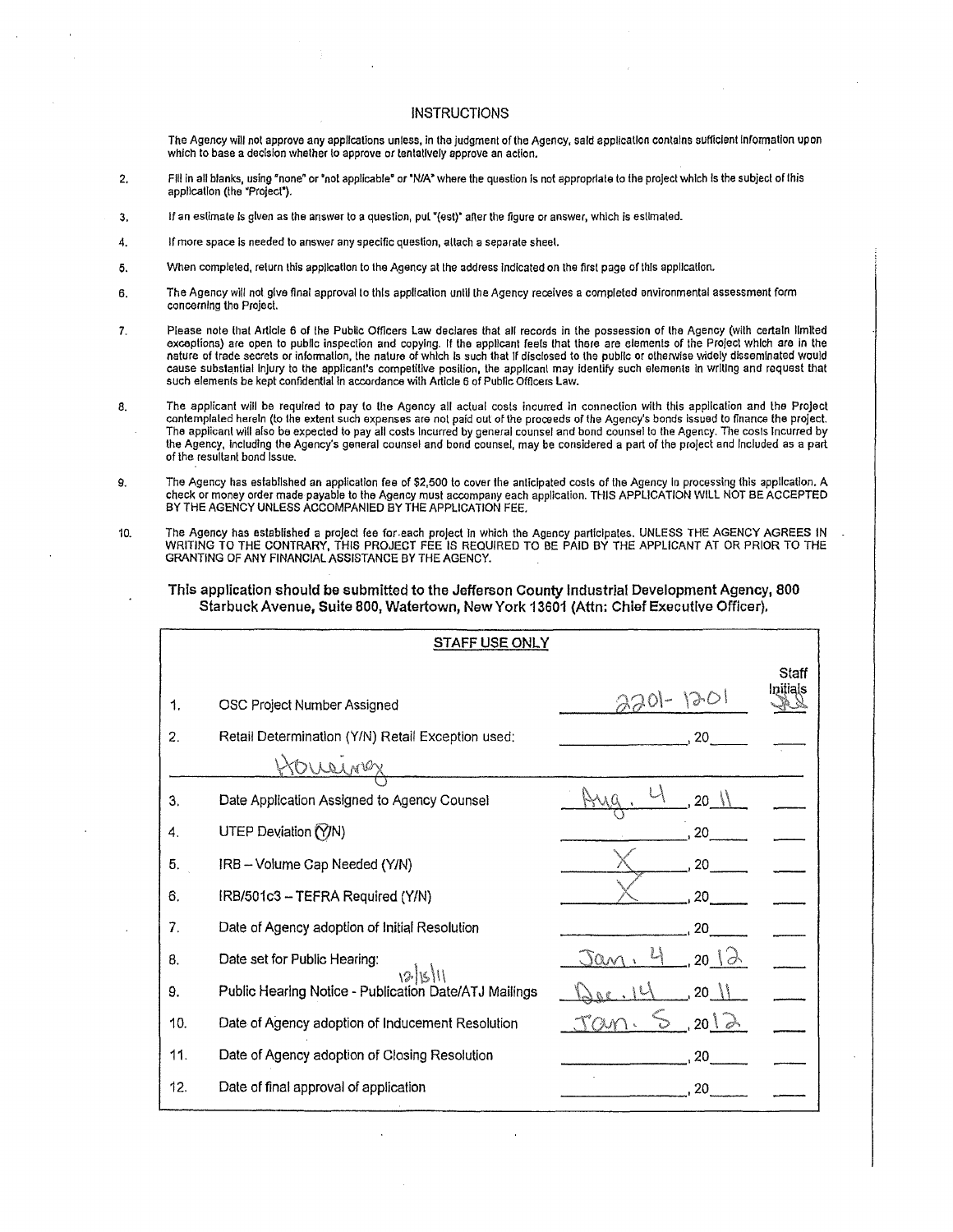### Jefferson County Industrial Development Agency (JCIDA) Application for Tax Exempt Bond Financing and/or Sale Leaseback Transactions

I. APPLICANT INFORMATION

| <b>I. APPLICANT INFORMATION</b> |                                               |  |  |  |
|---------------------------------|-----------------------------------------------|--|--|--|
| Company Name:<br>Address:       | COR Watertown Company, LLC<br>540 Towne Drive |  |  |  |
|                                 | Favetteville, NY 13066<br>315-663-2100        |  |  |  |
| Phone No.:                      |                                               |  |  |  |
| Fax No.:                        | 315-663-2109                                  |  |  |  |
| Federal Tax ID:                 | 45-2610752                                    |  |  |  |
| Contact Person:                 | Catherine K. Johnson                          |  |  |  |
| E-Mail:                         | ciohnson@corcompanies.com                     |  |  |  |
| Date:                           | <u>August 4, 2011</u>                         |  |  |  |

### a. Form of Entity:

| Corporation                                                                                                                                                                              |  |  |  |  |
|------------------------------------------------------------------------------------------------------------------------------------------------------------------------------------------|--|--|--|--|
| Partnership (General<br>and, if applicable, Number of<br>Partnership (General ____________________; Number of General Partners<br>Limited Partners ____, List Partners in section below. |  |  |  |  |
| Limited Liability Company, Number of Members 5                                                                                                                                           |  |  |  |  |
| Sole Proprietorship                                                                                                                                                                      |  |  |  |  |

b. Principal Owners/Officers/Directors: (List owners with 5% or more in equity holdings with percentage of ownership)

| Name              | Address                                 | Percentage Ownership/Office |
|-------------------|-----------------------------------------|-----------------------------|
| Jeffery L. Aiello | 540 Towne Drive, Fayetteville, NY 13066 | 20%                         |
| Louis P. Aiello   | 540 Towne Drive, Fayetteville, NY 13066 | 20%                         |
| Steven F. Aiello  | 540 Towne Drive, Fayetteville, NY 13066 | 20%                         |
| Joseph B. Gerardi | 540 Towne Drive, Fayetteville, NY 13066 | 20%                         |
| Paul G. Joynt     | 540 Towne Drive, Fayetteville, NY 13066 | 20%                         |

(Use attachments if necessary)

#### c. If a corporation, partnership, limited liability company:

What is the date of establishment?  $5/2/2011$  Place of organization Delaware

If a foreign organization, is the Applicant authorized to do business in the State of New York? YES

(Attach organizational chart or other description if applicant is a subsidiary or otherwise affiliated with another

d. Attach certified financial statements for the company's last three complete fiscal years. If the company is publicly held, attach the latest Form 10K as well. Company Recently Formed with no'financial statements available as yet.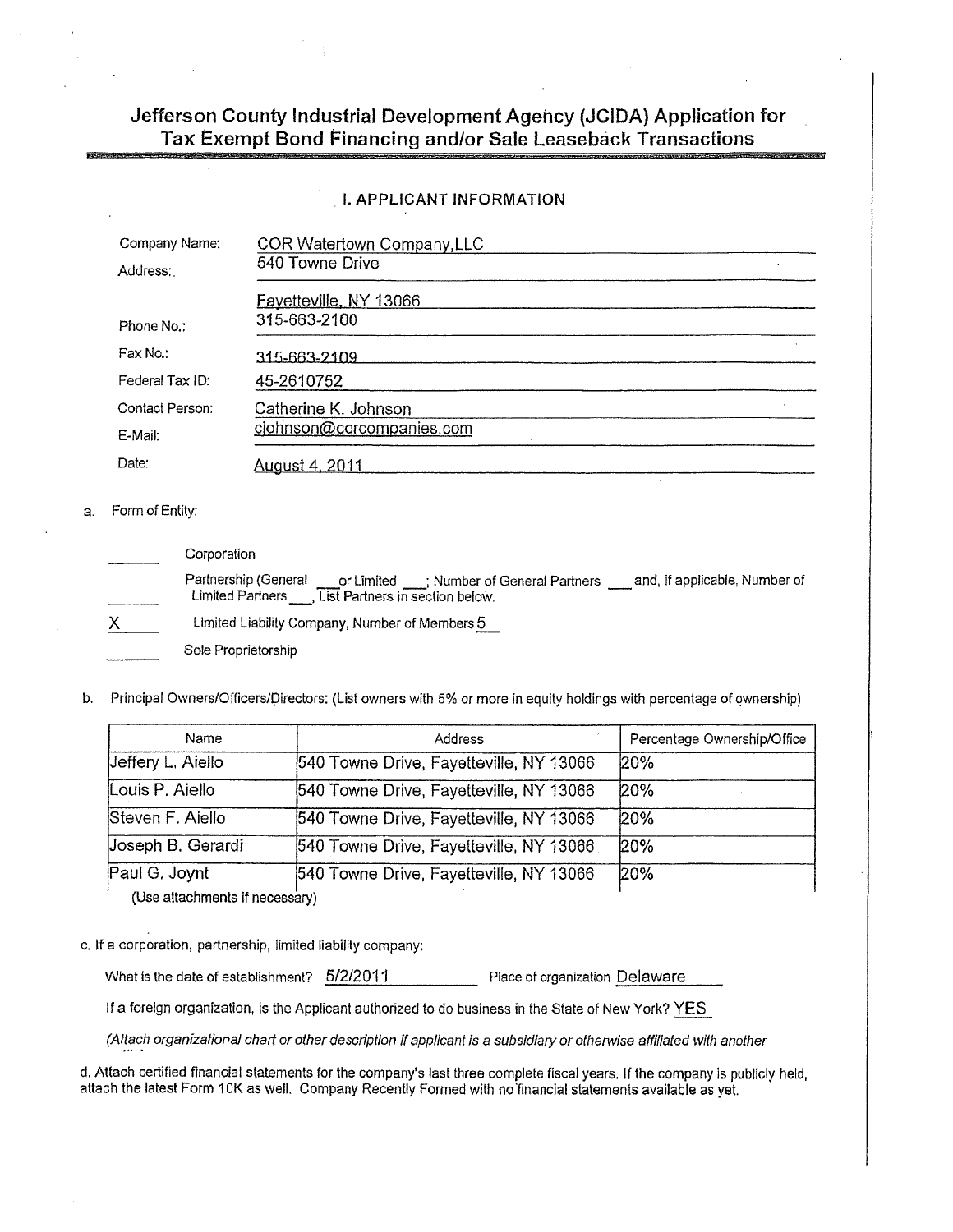$\label{eq:2.1} \mathcal{L} = \frac{1}{2} \sum_{i=1}^{n} \frac{1}{2} \sum_{j=1}^{n} \frac{1}{2} \sum_{j=1}^{n} \frac{1}{2} \sum_{j=1}^{n} \frac{1}{2} \sum_{j=1}^{n} \frac{1}{2} \sum_{j=1}^{n} \frac{1}{2} \sum_{j=1}^{n} \frac{1}{2} \sum_{j=1}^{n} \frac{1}{2} \sum_{j=1}^{n} \frac{1}{2} \sum_{j=1}^{n} \frac{1}{2} \sum_{j=1}^{n} \frac{1}{2} \sum_{j=1}^{n}$ 

 $\hat{\mathcal{A}}$ 

 $\label{eq:1} \frac{1}{\sqrt{2\pi}}\sum_{i=1}^n\frac{1}{\sqrt{2\pi}}\int_{0}^1\frac{1}{\sqrt{2\pi}}\frac{1}{\sqrt{2\pi}}\frac{1}{\sqrt{2\pi}}\frac{1}{\sqrt{2\pi}}\frac{1}{\sqrt{2\pi}}\frac{1}{\sqrt{2\pi}}\frac{1}{\sqrt{2\pi}}\frac{1}{\sqrt{2\pi}}\frac{1}{\sqrt{2\pi}}\frac{1}{\sqrt{2\pi}}\frac{1}{\sqrt{2\pi}}\frac{1}{\sqrt{2\pi}}\frac{1}{\sqrt{2\pi}}\frac{1}{\sqrt{2\pi}}\frac{1}{$ 

 $\hat{\mathcal{L}}$ 

 $\hat{\mathcal{A}}$ 

|                                                                                                                  | II. APPLIUANT O UUUNOEL                                                                                                                                                                                                           |  |  |  |  |  |
|------------------------------------------------------------------------------------------------------------------|-----------------------------------------------------------------------------------------------------------------------------------------------------------------------------------------------------------------------------------|--|--|--|--|--|
| Name/Firm:                                                                                                       | Laurie Oliver of Mannion and Copani, LLC                                                                                                                                                                                          |  |  |  |  |  |
| Address:                                                                                                         | 224 Harrison Street, Suite 306                                                                                                                                                                                                    |  |  |  |  |  |
|                                                                                                                  |                                                                                                                                                                                                                                   |  |  |  |  |  |
| Phone No.:                                                                                                       | 315-478-3500                                                                                                                                                                                                                      |  |  |  |  |  |
| Fax No.:                                                                                                         | 315-478-0204                                                                                                                                                                                                                      |  |  |  |  |  |
| E-Mail:                                                                                                          | coliver@mannioncopani.com entertainments and collision of the state of the state of the state of the state of                                                                                                                     |  |  |  |  |  |
|                                                                                                                  | III. PROJECT INFORMATION:                                                                                                                                                                                                         |  |  |  |  |  |
|                                                                                                                  | a. Please provide a brief narrative description of the Project (attach additional sheets or documentation as necessary).                                                                                                          |  |  |  |  |  |
|                                                                                                                  | Construction of 300 + Apartments comprised of a mix of 1, 2 and 3 bedroom units together with a<br>club house, pool and tennis courts.                                                                                            |  |  |  |  |  |
|                                                                                                                  |                                                                                                                                                                                                                                   |  |  |  |  |  |
|                                                                                                                  |                                                                                                                                                                                                                                   |  |  |  |  |  |
|                                                                                                                  |                                                                                                                                                                                                                                   |  |  |  |  |  |
|                                                                                                                  |                                                                                                                                                                                                                                   |  |  |  |  |  |
|                                                                                                                  |                                                                                                                                                                                                                                   |  |  |  |  |  |
| b. Location of Project                                                                                           |                                                                                                                                                                                                                                   |  |  |  |  |  |
|                                                                                                                  | Project Address:<br>NYS Route 3 behind the Towne Center at Watertown                                                                                                                                                              |  |  |  |  |  |
| Town/Village of:                                                                                                 | Town of Watertown                                                                                                                                                                                                                 |  |  |  |  |  |
| Name of School District:<br>City of Watertown School District Material Accords City of Watertown School District |                                                                                                                                                                                                                                   |  |  |  |  |  |
| 82.00-2-3.1<br>Tax Map No.:                                                                                      |                                                                                                                                                                                                                                   |  |  |  |  |  |
|                                                                                                                  | c. Are Utilities on Site? Water: $X$ Electric: $X$ Gas: $X$ Sanitary/Storm Sewer: $X$ Telecom: $X$                                                                                                                                |  |  |  |  |  |
|                                                                                                                  | d. Present legal owner of the site if other than Applicant and by what means will the site be acquired for this Project:                                                                                                          |  |  |  |  |  |
|                                                                                                                  | COR Route 3 Company, LLC will transfer title to COR Watertown Company, LLC for \$1.00                                                                                                                                             |  |  |  |  |  |
| e. Zoning of Project Site:                                                                                       |                                                                                                                                                                                                                                   |  |  |  |  |  |
| Current:                                                                                                         | Neighborhood Commercial<br>Proposed:<br>Neighborhood Commercial                                                                                                                                                                   |  |  |  |  |  |
|                                                                                                                  | f. Are any zoning approvals needed? Identify: Site Plan/Special Permit from Town of Watertown                                                                                                                                     |  |  |  |  |  |
| explain. See f above<br>prepared.                                                                                | g. Local Permitting and Approvals - Does the project require local planning or permitting approvals? If so, please<br>Will a site plan application need to be filed? Yes<br>If so, please include copy if                         |  |  |  |  |  |
| Yes                                                                                                              | h. Has another entity been designated lead agent under the State Environmental Quality Review Act ("SEQRA")?<br>; if yes, please explain:<br>Town of Watertown Planning Board has been established as Lead Agency for the Project |  |  |  |  |  |
|                                                                                                                  |                                                                                                                                                                                                                                   |  |  |  |  |  |
|                                                                                                                  |                                                                                                                                                                                                                                   |  |  |  |  |  |

 $\mathcal{A}^{\mathcal{A}}$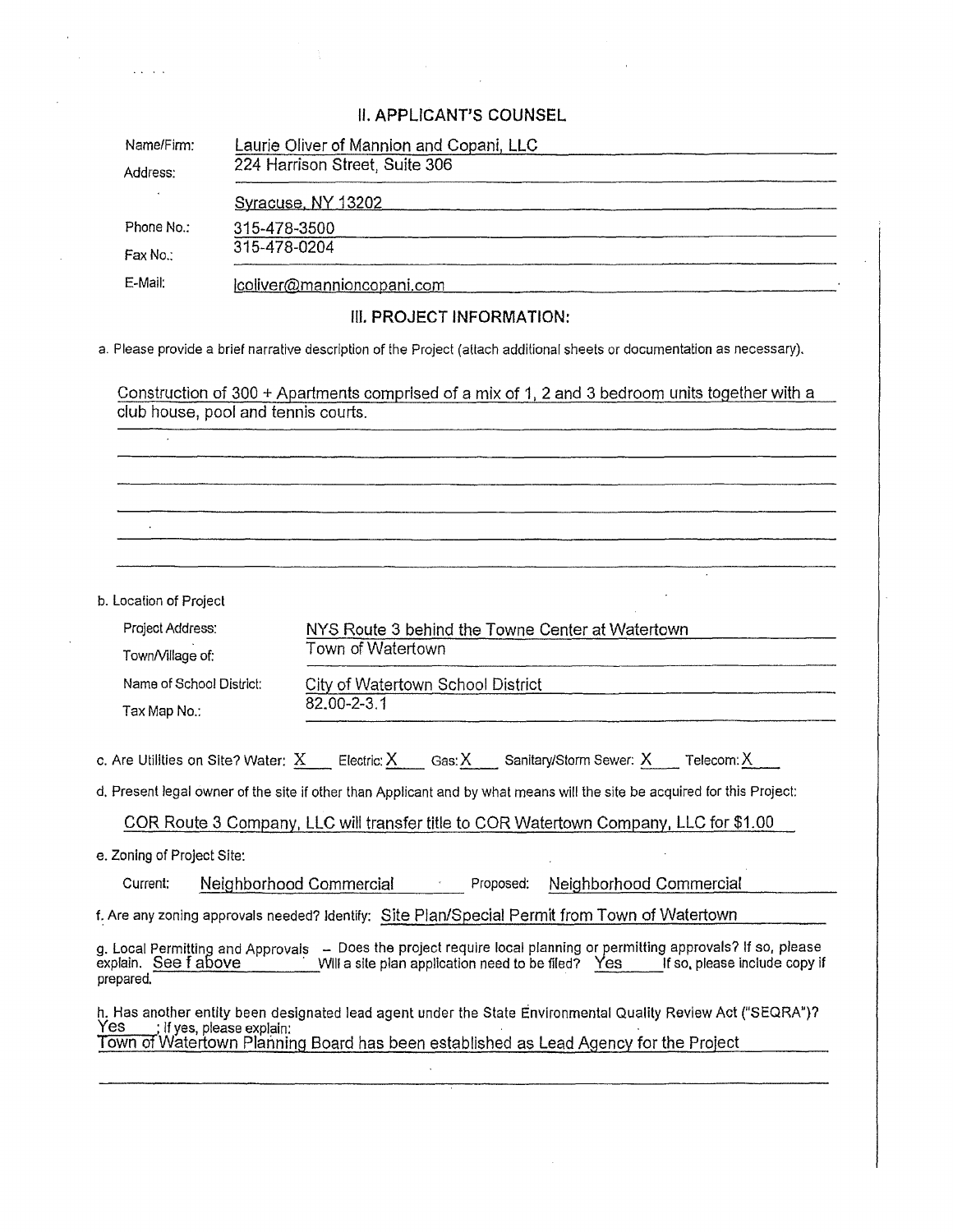i. Will the Project result in the removal of a plant or facility of the Applicant or a proposed Project occupant from one area of the State of New York to another area of the State of New York? NO ; If yes, please explain:

j. Will the Project result in the abandonment of one or more plants or facilities of the Applicant or a proposed occupant located in the State of New York?  $\overline{\text{NO}}$  ; If yes, explain:

k. If the answer to either question i. or j. Is yes, indicate whether any of the following apply to the Project:

- 1. Is the Project reasonably necessary to preserve the competitive position of the Company or such Project Occupant in its industry? Yes ; No If yes, please provide detail:
- 2. Is the Project reasonably necessary to discourage the Company or such Project Occupant from removing such other plant or facility to a location outside the State of New York? Yes ; No If yes, please provide detail:

I. Does the Project include facilities or property that are primarily used in making retail sales of goods or services to customers who personally visit such facilities? NO; If yes, please explain:

m. If the answer to I. is yes, what percentage of the cost of the Project will be expended on such facilities or property primarily used in making retail sales of goods or services to customers who personally visit the Project?

n. If more than 33.33%, indicate whether any of the following apply to the Project:

- 1. Will the Project be operated by a not-for-profit corporation? Yes <sub>i</sub> No **If yes**, please explain:
- 2. Is the Project likely to attract a significant number of visitors from outside the economic development region in which the Project will be located? Yes \_\_\_\_\_; No \_\_\_\_\_\_ If yes, please explain:

3. Would the Project occupant, but for the contemplated financial assistance from the Agency, locate the Project and related jobs outside of New York State? Yes [No If yes, please explain:

4, Is the predominant purpose of the Project to make available goods or services which would not, but for the Project, be reasonably accessible to the residents of the City, Town or Village within which the Project will be located because of a lack of reasonably accessible retail trade facilities offering such goods or services? Yes \_\_\_\_; No If yes, please explain:

5. Will the Project be located in one of the following: (i) an area designated as an Empire Zone pursuant to Article 18-B of the General Municipal Law, or (ii) a census tract or block numbering area (or census tract or block number area contiguous thereto) which, according to the most recent census data, has (x) a poverty rate of at least 20% for the year In which the data relates, or at least 20% of households receiving public assistance, and (y) an unemployment rate of at least 1.25 times the statewide unemployment for the year to which the data relates? Yes ; No If yes, please explain: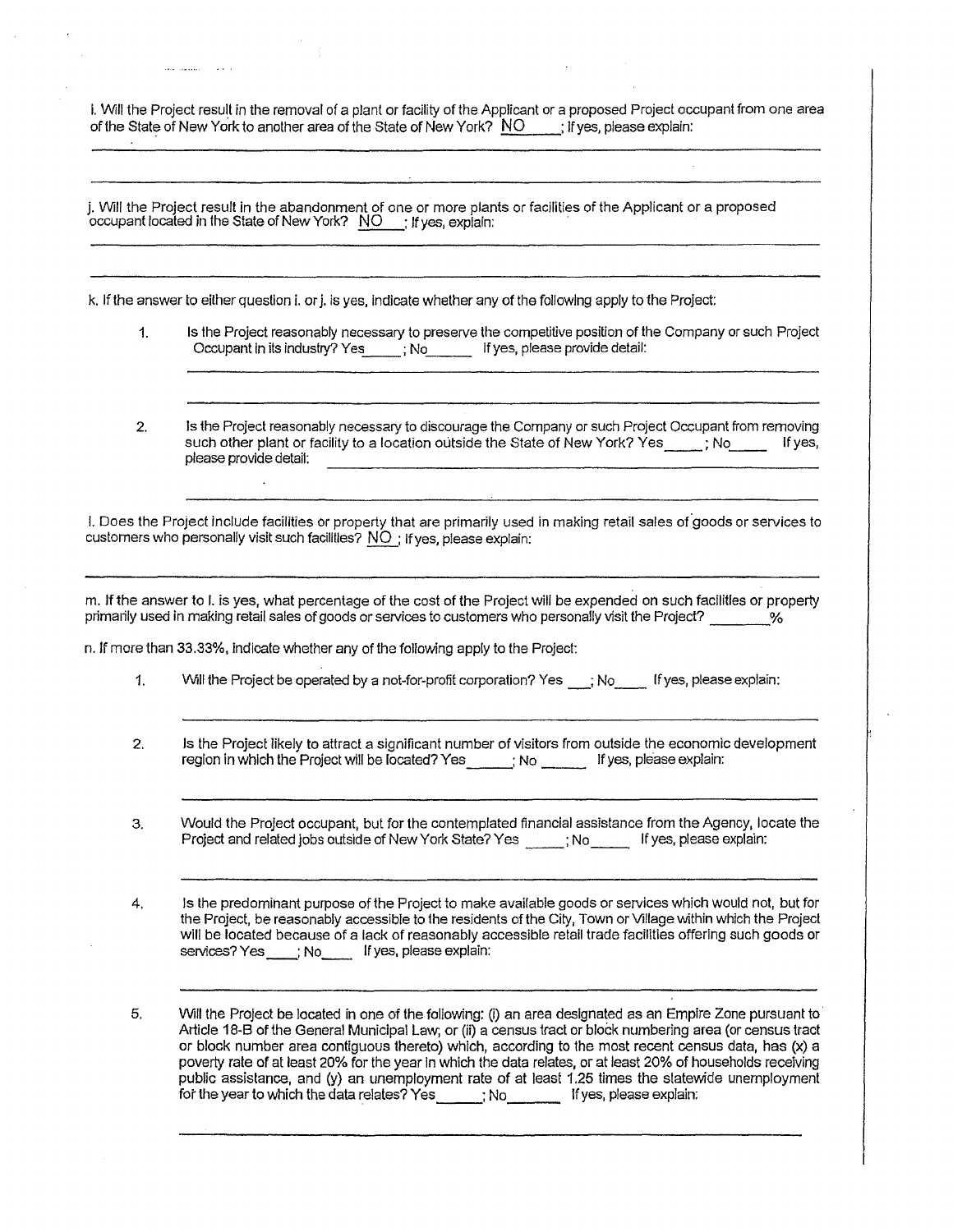o. Does the Company intend to lease or sublease more than 10%•(by area or fair market value) of the Project? No  $X$  If yes, please complete the following for EACH existing or proposed tenant or subtenant:

| Sub lessee name: experience of the state of the state of the state of the state of the state of the state of the state of the state of the state of the state of the state of the state of the state of the state of the state      |  |                                                                                  |  |  |  |
|-------------------------------------------------------------------------------------------------------------------------------------------------------------------------------------------------------------------------------------|--|----------------------------------------------------------------------------------|--|--|--|
|                                                                                                                                                                                                                                     |  |                                                                                  |  |  |  |
|                                                                                                                                                                                                                                     |  |                                                                                  |  |  |  |
|                                                                                                                                                                                                                                     |  |                                                                                  |  |  |  |
|                                                                                                                                                                                                                                     |  | Sub lessee is a: (Corporation, LLC, Partnership, Sole Proprietorship)            |  |  |  |
|                                                                                                                                                                                                                                     |  |                                                                                  |  |  |  |
| Percentage of Project to be leased or subleased: _______________________________                                                                                                                                                    |  |                                                                                  |  |  |  |
| Use of Project intended by Sub lessee: <u>contained and contained and contained</u> and contained and contained and contained and contained and contained and contained and contained and contained and contained and contained and |  |                                                                                  |  |  |  |
|                                                                                                                                                                                                                                     |  | Date and Term of lease or sublease to Sub lessee: ______________________________ |  |  |  |

Will any portion of the space leased by this sub lessee be primarily used in making retail sales of goods or services to customers who personally visit the Project? Yes [1] No If yes, please provide on a separate attachment (a) details and (b) the answers to questions I. 1-5 with respect to such sub lessee.

p. Project Costs (Estimates):

| Category                                    | Amount                   |
|---------------------------------------------|--------------------------|
| Land-acquisition                            | \$1,525,000              |
| Buildings-Construction/Renovation           | A STANDO<br>\$27,918,400 |
| Utilities, roads and appurtenant costs      | \$3,960,000              |
| Machinery and Equipment                     | -0-                      |
| Soft Costs (Architect and Engineering Fees) | \$800,000                |
| Costs of Bond issue                         | \$1,150,151              |
| Construction Loan Fees and interest         | \$3,529,196              |
| Other Developer Fee/Misc. Soft Costs        | \$4,062,426              |
| <b>Total Project Costs</b>                  | \$42,945,173             |

#### q. Job Creation:

| Construction jobs created by the Project: 150-200 | Anticipated Dates of Construction: 11/2011-12/2013 |  |
|---------------------------------------------------|----------------------------------------------------|--|
|                                                   |                                                    |  |

#### Permanent JJobs created by the Project

Column A: Insert the Job titles that exist within the company at the time of application, as well as any job titles that will be established as a result of the Project.

Column B: Indicate the entry level wage for each listed job litle either in terms of hourly pay or annual salary.<br>Column C: For each listed job title insert the number of positions that exist at the time of application.

Column C: For each listed job title insert the number of positions that exist at the time of application.<br>Column D: Insert the number of lobs to be created during year one of the Project for each listed job title

Column D: Insert the number of jobs to be created during year one of the Project for each listed job title.

Column E: Insert the number of Jobs to be created during year two of the Project for each listed job

Column F: linsert the number of jobs to be created during year three of the Project for each listed job title.<br>Column G: lindicate the total number of jobs to be created for each listed title as a result of the Project. (C

Indicate the total number of jobs to be created for each listed title as a result of the Project. (Column D + Column E + Column  $F =$  Column G)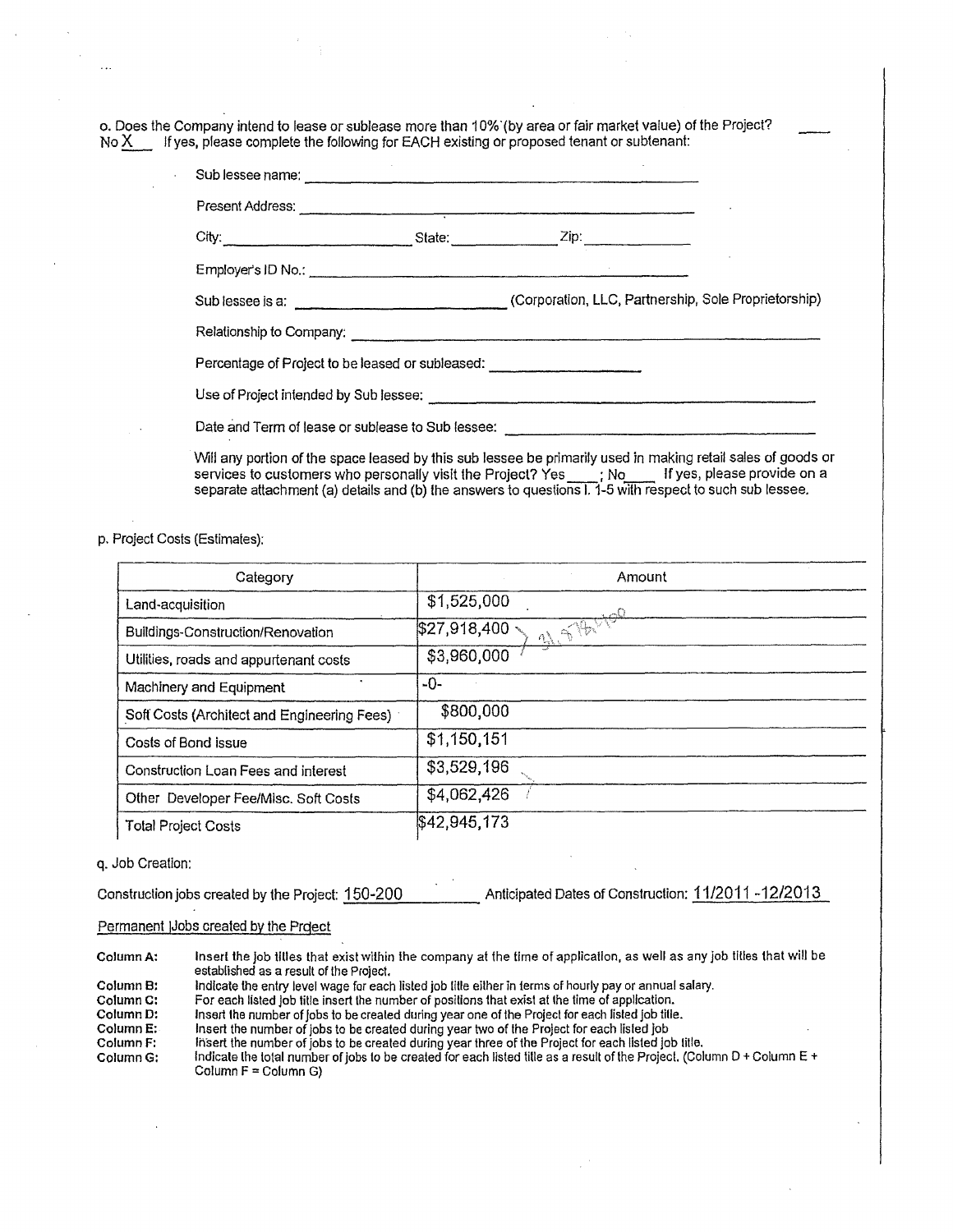| (A)                                        | (B)<br>Annual or<br>Hourly | (C)<br>Current<br>Number of | (D)<br>Jobs<br>Created: | (E)<br>Jobs<br>Created: | (F)<br>Jobs<br>Created: | (G)<br>Total Jobs |
|--------------------------------------------|----------------------------|-----------------------------|-------------------------|-------------------------|-------------------------|-------------------|
| Job Title                                  | Wages                      | Positions                   | Year One <sup>r</sup>   | Year Two                | Year Three              | Created           |
| Office Manager/Leasing Agent [\$35-40,000] |                            | 0                           |                         | 0                       | $\Omega$                |                   |
| Administrative Assistant                   | $$25-30,000$               | $\theta$                    |                         | 0                       | $\overline{0}$          | 1                 |
| Maintenance                                | $$30 - 35,000$             | $\mathbf 0$                 | 0                       | 1.5                     | .5                      | $\overline{2}$    |
| Site Manager                               | \$30-35,000                | $\Omega$                    | 0                       | 1.5                     | .5                      | $\overline{2}$    |
|                                            |                            |                             |                         |                         |                         |                   |
|                                            |                            |                             |                         |                         |                         |                   |
|                                            |                            | $\cdot$                     |                         |                         |                         |                   |
|                                            |                            |                             |                         |                         |                         |                   |
|                                            |                            |                             |                         |                         |                         |                   |
|                                            |                            |                             |                         |                         |                         |                   |
| TOTALS:                                    |                            |                             | $\overline{2}$          | 3                       |                         | 6                 |

### Potential JCIDA Financial Assistance

 $\overline{a}$  ,  $\overline{a}$  ,  $\overline{a}$  ,  $\overline{a}$  ,  $\overline{a}$  ,  $\overline{a}$  ,  $\overline{a}$  ,  $\overline{a}$  ,  $\overline{a}$  ,  $\overline{a}$  ,  $\overline{a}$  ,  $\overline{a}$  ,  $\overline{a}$  ,  $\overline{a}$  ,  $\overline{a}$  ,  $\overline{a}$  ,  $\overline{a}$  ,  $\overline{a}$  ,  $\overline{a}$  ,  $\overline{a}$  ,

| 1. | Sales and Use Tax<br>A. Amount of Project Cost Subject to Sales and Use Tax: |      | \$27,918,400 |
|----|------------------------------------------------------------------------------|------|--------------|
|    | Sales and Use Tax Rate:                                                      |      | 7.75%        |
|    | Estimated Sales Tax (A X .0775):<br>В.                                       | S    | 216,367.60   |
| 2. | Mortgage Recording Tax Exemption                                             |      |              |
|    | A. Projected Amount of Mortgage:                                             |      | \$32,000,000 |
|    | Mortgage Recording Tax Rate:                                                 |      | .0075        |
|    | B. Estimated Mortgage Recording Tax (A X .0075):                             | S    | 240,000      |
| З. | Real Property Tax Exemption                                                  |      |              |
|    | A. Projected Increase in Assessed Value on Project:                          |      | \$17,000,000 |
|    | B. Total Applicable Tax Rates Per \$1000:                                    | \$   | 24,44        |
|    | C. Estimated Annual Taxes without PILOT (A X B)/1,000:                       | \$   | 415,480      |
| 4. | Interest Exemption (Bond transactions only)                                  |      |              |
|    | a. Total Estimated Interest Expense Assuming Taxable Interest:               |      | \$ NA        |
|    | b. Total Estimated Interest Expense Assuming Tax-exempt<br>Interest Rate:    | \$NA |              |
|    |                                                                              |      |              |

A. Estimated Project Costs eligible for Industrial Development Agency Financial Assistance

1 FT and 2 PT 1. Current Company employment in Jefferson County B. Estimated Benefits of Industrial Development Agency Financial Assistance

| <b>1. Carlott Company completion in concretit County</b> | 111 ABU 611    |
|----------------------------------------------------------|----------------|
| 2. Current Company payroll in Jefferson County           | \$ 65,000      |
| 3. Project Jobs to be Created over 3 years               | 5-10 Permanent |
|                                                          |                |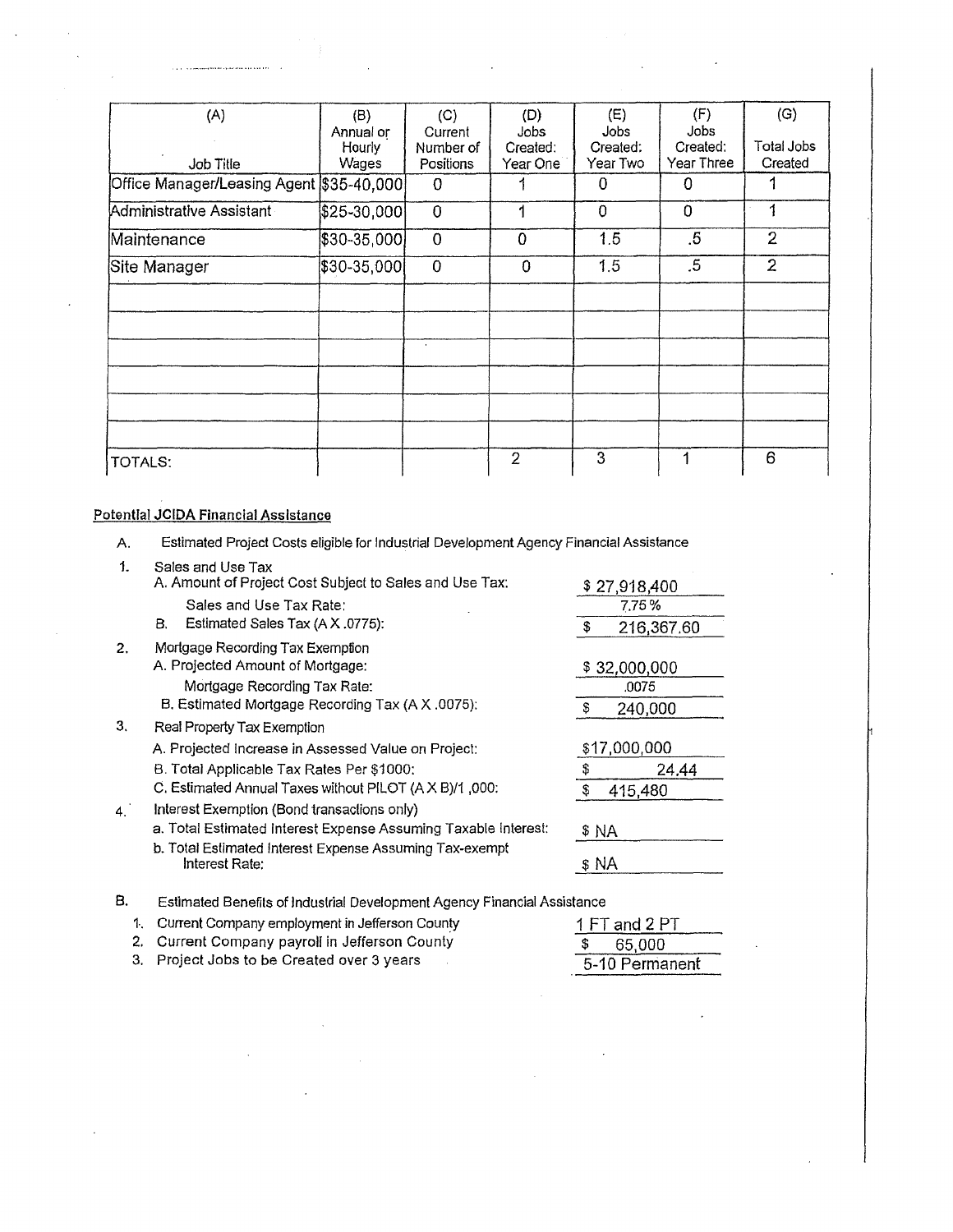r. For industrial Revenue Bonds ONLY, Including this project, list capital expenditures of the company at Project location:

| Category   | Last Three Years | Next Three Years |
|------------|------------------|------------------|
| Land       |                  |                  |
| Building   |                  |                  |
| Equipment  |                  |                  |
| Soft Costs |                  |                  |
| Other      |                  |                  |
|            |                  |                  |
| Total      |                  |                  |

s. List any other positive impacts that the Project may have on Jefferson County:

The Project will provide much needed housing for Jefferson County. Specifically, by providing housing, the Project will help to ensure that Fort Drum will remain a positive-economic-force-in Jefferson County.

### V. REPRESENTATIONS BY THE APPLICANT

The Applicant understands and agrees with the Agency as follows:

- A. Job Listings: In accordance with Section 858-b (2) of the New York General Municipal Law, the 'Understands and agrees that, if the Project receives any Financial Assistance from the Agency, except as otherwise provided by collective bargaining agreements, new employment opportunities created as a result of the Project will be listed with the New York State Department of Labor Community Services Division (the "DOL") and with the administrative entity (collectively with the DOL, the "JTPA Entities") of the service delivery area created by the federal job training partnership act (Public Law 97-300) ('JTPA") in which the Project is located.
- B. First Consideration for Employment: In accordance with Section 858-b (2) of the New York General Municipal Law, the applicant understands and agrees that, if the Project receives any Financial Assistance from the Agency, except as otherwise provided by collective bargaining agreements, where practicable, the applicant will first consider persons eligible to participate in JTPA programs who shall be referred by the JTPA Entities for new employment opportunities created as a result of the Project.
- C. Annual Sales Tax Filings: In accordance with Section 874 (8) of the New York General Municipal Law, the applicant understands and agrees that, if the Project receives any sales tax exemptions as part of the Financial Assistance from the Agency, in accordance with Section 874 (8) of the General Municipal Law, the applicant agrees to file, or cause to be filed, with the New York State Department of Taxation and Finance, the annual form prescribed by the Department of Taxation and Finance, describing the value of all sales tax exemptions claimed by the applicant and all consultants or subcontractors retained by the applicant.
- D. Annual Employment Reports: The applicant understands and agrees that, if the Project receives any Financial Assistance from the Agency, the applicant agrees to file, or cause to be filed, with the Agency, on an annual basis, reports regarding the number of people employed at the project site.
- E. Absence of Conflicts of Interest: The applicant has received from the Agency a list of the members, officers, employees and Counsel of the Agency. No member, officer, employee, or Counsel of the Agency has an interest, whether direct or indirect, in any transaction contemplated by this Application, except as hereinafter described: None

 $\mathbf{r}$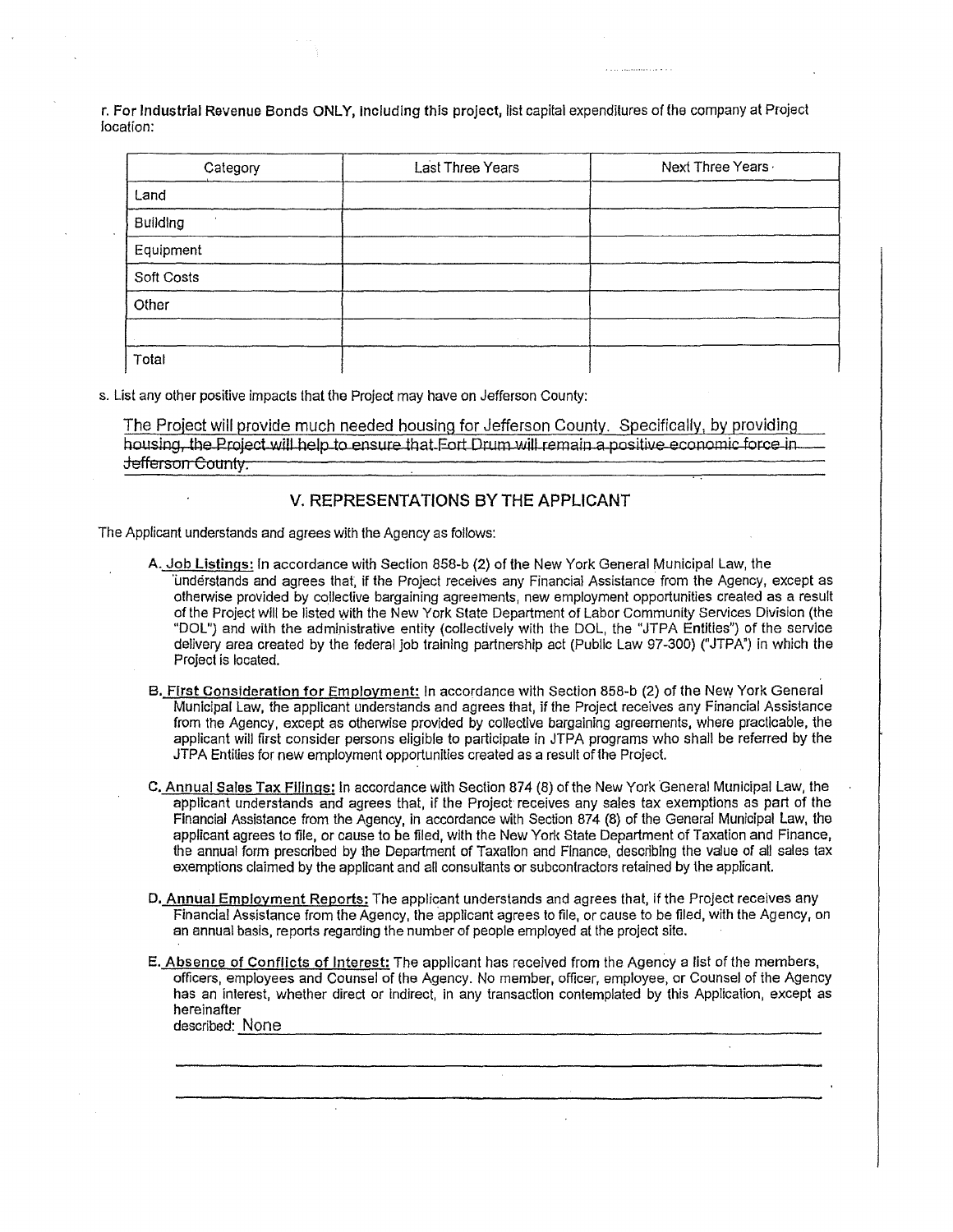### HOLD HARMLESS AGREEMENT and APPLICATION DISCLAIMER AND CERTIFICATION PURSUANT TO NEW YORK STATE FREEDOM OF INFORMATION LAW (FOIL)

Applicant hereby releases the Jefferson County Industrial Development Agency and the members, ofifcers, servants, agents and employees thereof (the 'Agency') from, agrees that the Agency shall not be liable for and agrees to indemnify, defend and hold the Agency harmless from and against any and all liability arising from or expense incurred by (A) the Agency's examination and processing of, and action pursuant to or upon, the attached Application, regardless of whether or not the Application or the Project described therein or the tax exemption and other assistance requested therein are favorably acted upon by the Agency, (B) the Agency's acquisition, construction and/or Installation of the Project described therein and (C) any further action taken by the Agency with respect to the Project; including without limiting the generality of the foregoing, all causes of action and attorneys' fees and any other expenses incurred in defending any suites or actions which may arise as a result of any of the foregoing. If, for any reason, the Applicant fails to conclude or consummate necessary negotiations, or fails, within a reasonable or specified period of lime, to take reasonable, proper or requested action, or withdraws, abandons, cancels or neglects the Application, or if the Agency or the Applicant are unable to reach final agreement with the respect to the Project, then, and in the event, upon presentation of an invoice itemizing the same, the Applicant shall pay to the Agency, its agents or assigns, all costs incurred by the Agency in the processing of the Application, Including attorneys' fees, If any.

Through submission of this Application for Financial Assistance (this "Application"), the Company acknowledges that the Agency, as a public benefit corporation, is subject to the New York State Freedom of Information Law ("FOIL") and Open Meetings Law ("OML"), as codified pursuant to the Public Ofifcers Law ("POI?) of the State of New York (the "State"). Accordingly, unless portions hereof are otherwise protected in accordance with this Certification, this Application, including all Company-specific information contained herein, is subject to public disclosure in accordance with applicable provisions of the POL, Article 18-A of the General Municipal Law ("GML") and the Public Authorities Accountability Act of 2005, as codified within the Public Authorities Law ("PAL") of the State. Specifically, this Application may be disclosed by the Agency to any member of the public pursuant to a properly submitted request under FOIL and the Agency Is further required to afifrrnatively disclose certain provisions contained herein pursuant to the GML and PAL, Including the identification of the Company, general project description, location proposed capital investment and job estimates.

Notwithstanding the foregoing, the Company, pursuant to this Certification, may formally request that the Agency consider certain information contained within this Application and other applicable supporting materials proprietary information and "trade secrets', as defined within POL Section 87(2)(d). To the extent that any such information should qualify as trade secrets, the Company hereby requests that the Agency redact same in the event that formal disclosure is requested by any party pursuant to FOIL. Application Sections or information requested by Company for Redaction\*:

(\* - Please indicate specific sections within Application that the Company seeks to qualify as 'trade secrete, Additional correspondence or supporting Information may be attached hereto. Please also note that notwithstanding the Company's request, the Agency shall make an independent determination of the extent to which any information contained herein may be considered as such)

In the event that the Agency is served with or receives any subpoena, request for production, discovery request, or information request in any forum that calls for the disclosure of the Application, in entirety, specifically including but not limited to any demand or request for production or review of Company-designated trade secrets, the Agency agrees to notify the Company as promptly as is reasonably possible, and to utilize Its best efforts to: oppose or decline any such request; preserve the confidentiality and non-disclosure of such requested confidential material; and maintain such Information and prevent inadvertent disclosure in responding to any such discovery or information request. The Company understands and agrees that all reasonable costs, Including attorney's fees, associated with any such formal undertaking by the Agency to protect the trade secrets from disclosure shall be reimbursed by the Company to the Agency.

By executing and submitting this Application, the applicant covenants and agrees to pay the following fees to the Agency, the same to be paid at the times indicated:

- (a) The sum of \$2,500 as a non-refundable processing fee, plus the sum of \$500 if Agency assistance in retaining professionals is requested, to be paid upon submission of the Application;
- (b) An amount equal to % of the total project costs for projects with bond financing, and an amount equal to wave of the total project costs for all other projects for which the Agency provides financial assistance, to be paid at transaction closing;
- (c) An amount equal to \$ payable to the Agency's bond/transaction counsel for the preparation and review of the inducement resolution, the environmental compliance resolution, TEFRA hearing proceedings and the tax questionnaire assuming no further activity occurs after the completion of the inducement proceedings, to be paid within ten (10) business days of the receipt of bond/transaction counsel's invoice;
- (d) All fees, costs and expenses incurred by the Agency for (1) legal services, Including but not limited to those provided by the Agency's general counsel or bond/transaction counsel, and (2) other consultants retained by the Agency In connection with the proposed project; with all such charges to be paid by the applicant at the closing or, if the closing does not occur, within ten (10) business days of receipt of the Agency's Invoices therefore please note that the applicant Is entitled to receive a written estimate of fees and costs of the Agency's bond/transaction counsel;
- (e) The cost incurred by the Agency and paid by the applicant, including bond/transaction counsel and the Agency's general counsel's fees and the processing fees, may be considered as a cost of the project and included in the financing of costs the proposed project, except as limited by the applicable provisions of the Internal Revenue Code with respect to tax-exempt bond financing.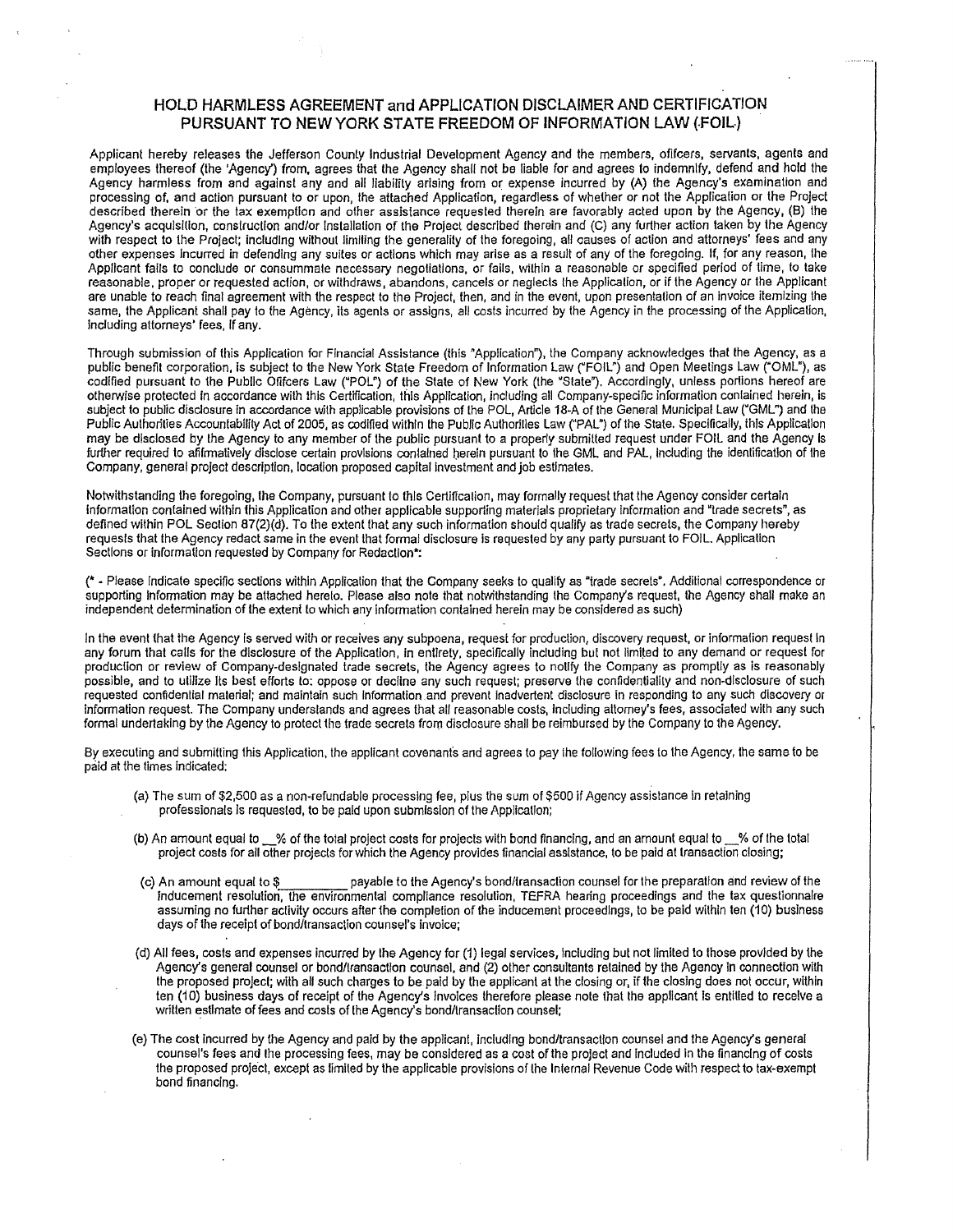The applicant further covenants and agrees that the applicant is liable for payment to the Agency of all charges referred to above, as well as all other actual costs and expenses Incurred by the Agency in handling the application and pursuing the proposed project notwithstanding the occurrence of any of the following:

- (a) The applicant's withdrawal, abandonment, cancellation or failure to pursue the Application;
- (b) The Inability of the Agency or the applicant to procure the services of one or more financial Institutions to provide financing for the proposed project;
- (c) The applicant's failure, for whatever reason, to undertake and/or successfully complete the proposed project; or
- (cf) The Agency's failure, for whatever reason, to issue tax-exempt revenue bonds in lieu of conventional financing.

The applicant and the individual executing this Application on behalf of applicant acknowledge that the Agency and its counsel will rely on the representations made in this Application when acting hereon and hereby represents that the statements made herein do not contain any untrue statement of a material fact and do not omit to state a material fact necessary to make the statements contained herein not misleading.

| Company Acknowledgment and Certification: |  |
|-------------------------------------------|--|
| By,                                       |  |
| $+$ $-$<br>steve n<br>Name:               |  |
| Manaeer<br>$'$ reuvar<br>Title:           |  |
|                                           |  |

Sworn to before me this<br>4<sup>77</sup> day of Au  $2011$ 

CATHERINE K. JOHNSON Notary Public, State of New York No. 02J06080012 Qualified In Onondaga County<br>My Commission Expires Sept, 3, 2014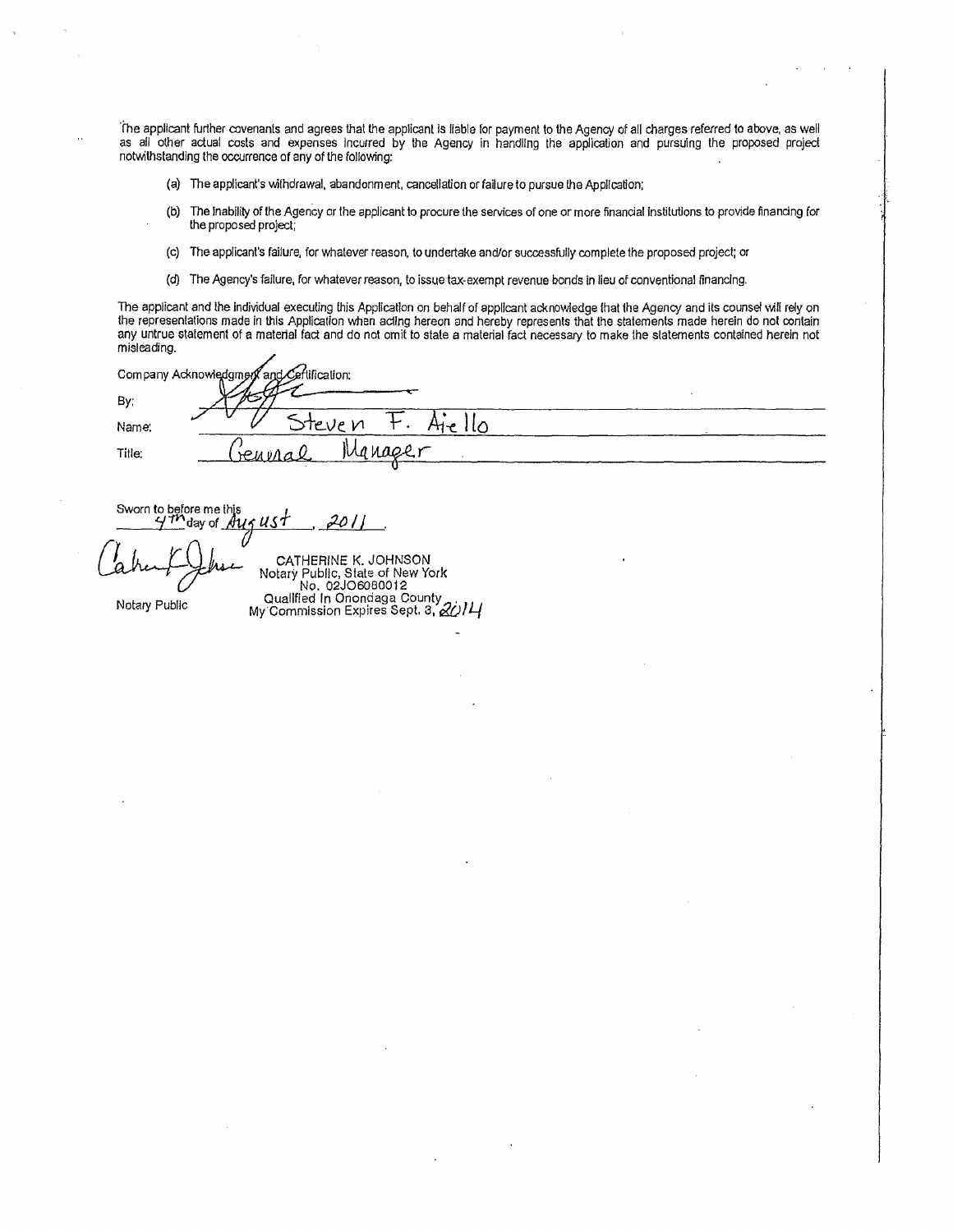### Jefferson County Industrial Development Agency Project Summary and Financial Assistance Cost Benefit Analysis

(This page to be completed by JCIDA Staff)

|                         | Company Name:                                                                                          |                         |
|-------------------------|--------------------------------------------------------------------------------------------------------|-------------------------|
|                         | Project Description:                                                                                   |                         |
|                         |                                                                                                        |                         |
|                         | Project Location:                                                                                      |                         |
| Town/Village:           |                                                                                                        |                         |
| <b>School District:</b> |                                                                                                        |                         |
| 1.                      | Estimated Cost of Industrial Development Agency Financial Assistance<br>Sales and Use Tax Exemption    |                         |
|                         | Α.<br>Amount of Project Cost Subject to Sales and Use Tax:                                             | 3                       |
|                         | Sales and Use Tax Rate:                                                                                | 7.75%                   |
|                         | Estimated Exemption (A X .0775):<br>В.                                                                 | \$                      |
| 2.                      | Mortgage Recording Tax Exemption                                                                       |                         |
|                         | Α.<br>Projected Amount of Mortgage:                                                                    | /43 of 1%               |
|                         | Mortgage Recording Tax Rate:<br>Estimated Exemption (A X .0075):<br>В.                                 | \$                      |
| 3.                      | Real Property Tax Exemption                                                                            |                         |
|                         |                                                                                                        |                         |
|                         | Projected Increase in Assessed Value on Project:<br>Α.<br>Total Applicable Tax Rates Per \$1000:<br>В. | \$                      |
|                         | Total Annual Taxes without PILOT (A X B)/1,000:<br>C.                                                  | $\frac{s}{s}$           |
|                         | PILOT Exemption Rate (see JCIDA Uniform Tax Exemption Policy):<br><u>D.</u>                            | ℅                       |
|                         | Average Annual PILOT Payment (C X D):<br>E.                                                            | \$                      |
|                         | Net Exemption over PILOT term ((C-E) x 7, 10 or 15)):<br>F.                                            | \$                      |
| 4.                      | Interest Exemption (Bond transactions only)                                                            |                         |
|                         | Estimated Interest Expense Assuming Taxable Interest:<br>А.                                            | \$                      |
|                         | Estimated Interest Expense with tax-exempt Interest Rate:<br>В.                                        | $\overline{\mathbf{3}}$ |
|                         | Interest Exemption (a - b):<br>C.                                                                      | \$                      |
|                         | Estimated Benefits of Industrial Development Agency Financial Assistance                               |                         |
|                         | 1. Jobs to be retained in Jefferson County                                                             |                         |
|                         | 2. Current Company payroll in Jefferson County                                                         | \$                      |
| 3.                      | Project Jobs to be Created over 3 years                                                                |                         |
|                         | 4. Total Project Investment<br>5. Non IDA financing leveraged                                          | \$                      |
|                         | 6. Other project benefits:                                                                             |                         |
|                         |                                                                                                        |                         |
|                         |                                                                                                        |                         |
|                         |                                                                                                        |                         |
|                         |                                                                                                        |                         |
|                         | Applicant Signature:                                                                                   | Date:                   |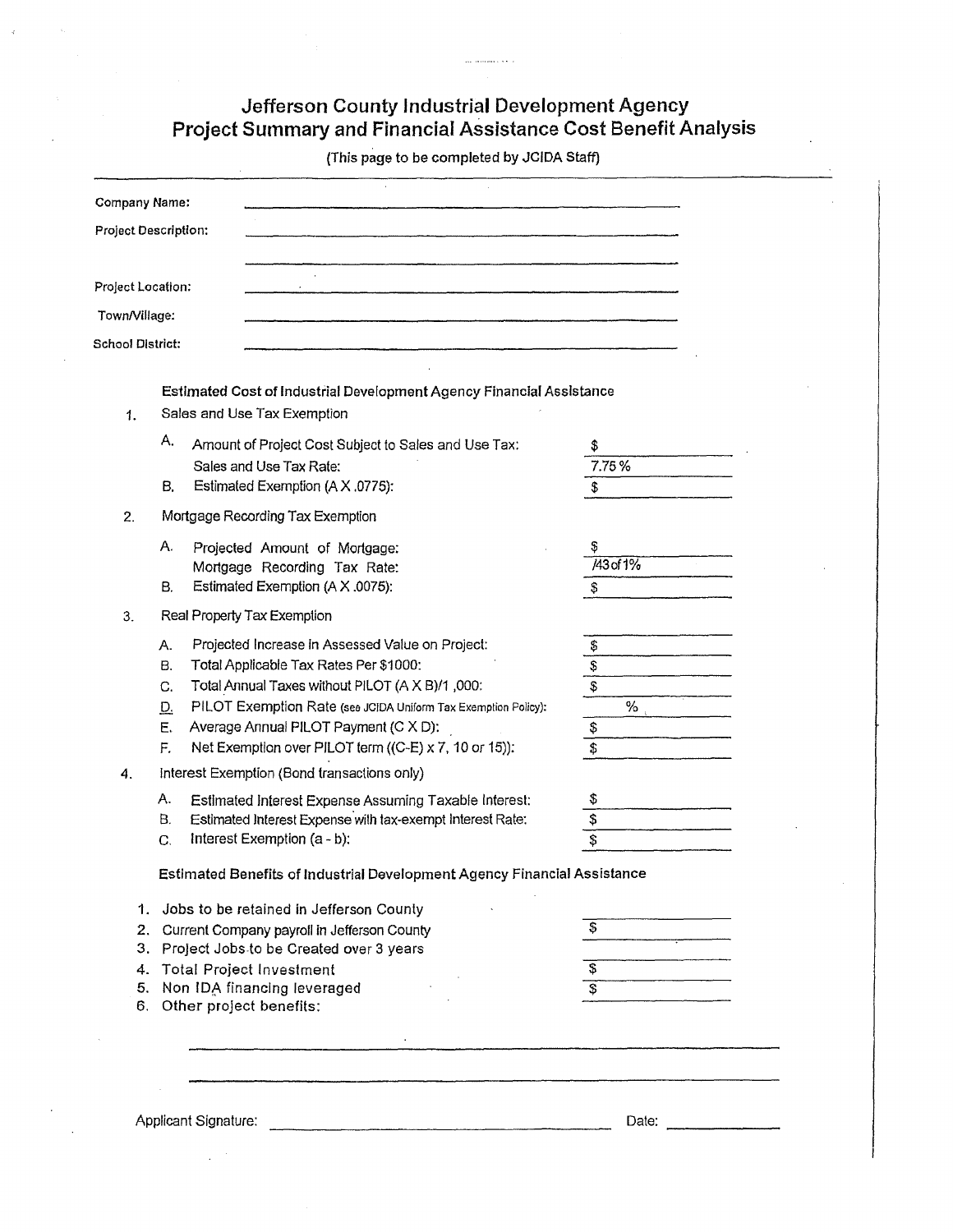### FORM 108 (Page 2) OPERATING BUDGET

|     | <b>EXPENSES</b>                                                                |                                   |             |
|-----|--------------------------------------------------------------------------------|-----------------------------------|-------------|
| 1.  | Manager                                                                        | 65,000<br>\$                      |             |
| 2.  | Management Fee                                                                 | \$140,204                         |             |
| 3.  | Maintenance/Janitorial Salaries                                                | 30,000<br>$\ddot{s}$              |             |
| 4.  | <b>Office Salaries</b>                                                         | 91,000<br>\$                      |             |
| 5.  | Marketing                                                                      | 15,600<br>$\overline{\mathbb{S}}$ |             |
| 6.  | Accounting                                                                     | \$<br>7,800                       |             |
| 7.  | Legal                                                                          | 7,800<br>\$                       |             |
| 8.  | Insurance                                                                      | 34,320<br>\$                      |             |
| 9.  | <b>Property Taxes</b><br>*PILOT - X Yes<br>No                                  | \$<br>758                         |             |
| 10. | Supplies                                                                       | \$<br>9,000                       |             |
| 11. | Repairs & Maintenance                                                          | 93,600<br>\$                      |             |
| 12. | <b>Grounds Expense</b>                                                         | 19,600<br>\$                      |             |
| 13. | Snow Removal                                                                   | 35,000<br>\$                      |             |
| 14. | Common Area Utilities (Heat, Gas, Electric)                                    | \$156,000                         |             |
| 15. | Water & Sewer                                                                  | 31,200<br>S                       |             |
| 16. | <b>Trash Removal</b>                                                           | 46,800<br>\$                      |             |
| 17. | Project Reserves                                                               | 62,400<br>S                       |             |
| 18. | Other Expenses(Attach List)                                                    | $\overline{\mathbb{S}}$           |             |
| 19. | <b>TOTAL EXPENSES</b>                                                          |                                   | \$846,082   |
|     | <b>DEBT SERVICE</b>                                                            |                                   |             |
| 20. | Bank                                                                           | \$1,941,229                       |             |
| 21. | Other                                                                          | 128,505<br>$\mathfrak{S}$         |             |
| 22. | <b>TOTAL DEBT SERVICE</b>                                                      |                                   | \$2,069,734 |
| 23. | <b>TOTAL CASH OUTFLOW</b>                                                      |                                   | \$2,915,916 |
| 24. | <b>AVERAGE EXPENSE PER UNIT</b><br>(Total Expenses divided by number of units) |                                   | \$2,774     |

Note: A similar form may be attached as long as it provides no less cost detail.

'

The Devleoper is applying for a PILOT agreement In which current taxes will be paid for the firs seven years and then the taxes increase 25% until full assessment in year 11.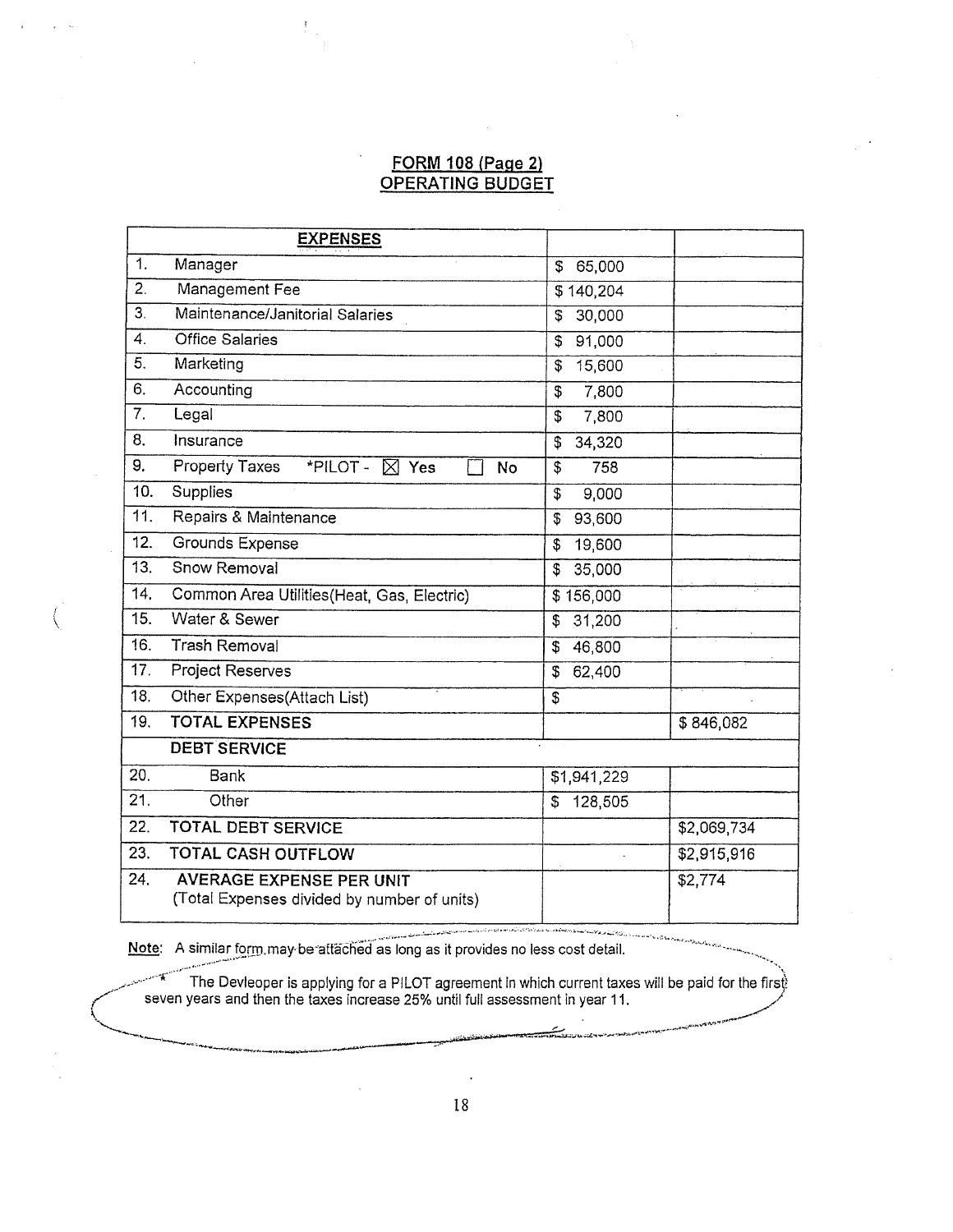

# Internal Report: COR Watertown Company, LLC - Housing

## Table 1: Basic Information

| Project Name        | Housing                       |
|---------------------|-------------------------------|
| Project Applicant   | COR Watertown Company, LLC    |
| Project Description | 300 Market Rate Housing Units |
| Project Industry    | Private Households            |
| Municipality        | Watertown Town                |
| School District     | Watertown                     |
| Type of Transaction | <b>Tax Exemptions</b>         |
| Project Cost        | \$42,945,173                  |
| Mortgage Amount     | \$32,000,000                  |

## Table 2: Permanent New/Retained Employment (Annual FTEs)

|                                              | State | Region |
|----------------------------------------------|-------|--------|
| <b>Total Employment</b>                      | 799   | 700    |
| Direct <sup>**</sup>                         |       |        |
| Indirect <sup>***</sup>                      |       |        |
| Induced <sup>****</sup>                      |       |        |
| Temporary Construction (Direct and Indirect) | 293   | 2Q.    |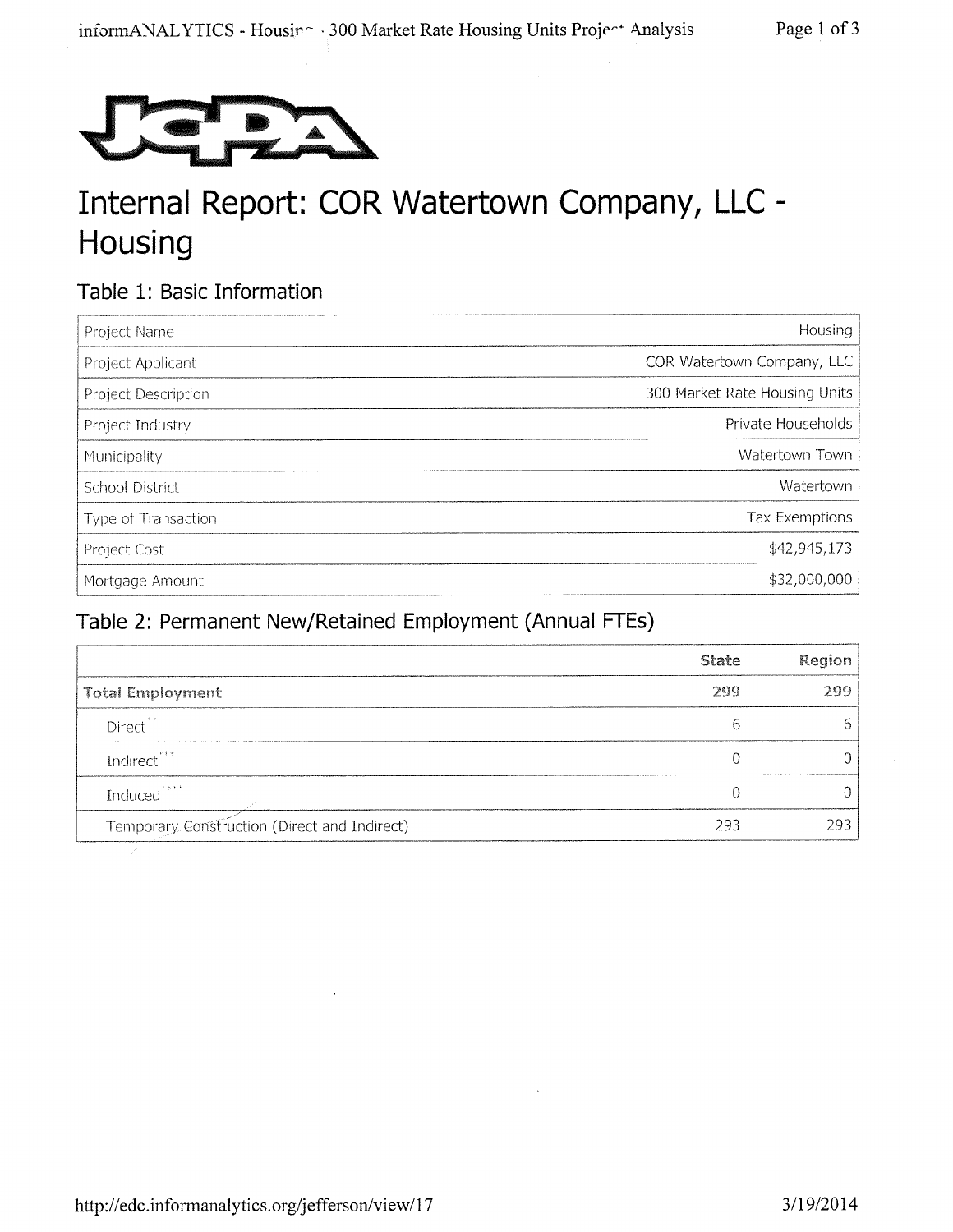$\epsilon$ 

## Table 3: Permanent New/Retained Labor Income (Annual) & Average Salary (Annual)

|                                                 | State Labor<br>Income | <b>Region Labor</b><br>Income | Average<br><b>Salary</b> |
|-------------------------------------------------|-----------------------|-------------------------------|--------------------------|
| Total                                           | \$13,497,758          | \$13,497,758                  | \$45,136                 |
| Direct <sup>**</sup>                            | \$210,000             | \$210,000                     | \$35,000                 |
| Indirect <sup>***</sup>                         | \$0                   | \$0                           | \$0                      |
| Induced****                                     | \$6,026               | \$6,026                       | \$35,007                 |
| Temporary Construction (Direct and<br>Indirect) | \$13,281,732          | \$13,281,732                  | \$45,349                 |

## Table 4: Cost/Benefit Analysis (Discounted Present Value\*)

| <b>Total Costs to State and Region</b>     | \$5,042,103   |
|--------------------------------------------|---------------|
| Mortgage Tax Revenue Forgone               | \$180,000     |
| <b>State</b>                               | \$180,000     |
| County                                     | \$0           |
| Local                                      | \$0           |
| Property Tax Revenue Forgone               | \$4,119,235   |
| 485-B Property Tax Abatement               | \$0           |
| Above 485-B                                | \$4,119,235   |
| Sales Tax Revenue Forgone                  | \$1,050,230   |
| <b>Construction Materials</b>              | \$988,230     |
| Other Items                                | \$62,000      |
| Less IDA Fee                               | $-$ \$307,363 |
| <b>Total Benefits to State and Region</b>  | \$968,581     |
| <b>Total State Benefits</b>                | \$654,672     |
| Income Tax Revenue                         | \$425,082     |
| Direct**                                   | \$39,784      |
| $\operatorname{Indirect}^{***}$            | \$0           |
| Induced****                                | \$1,142       |
| Construction (Direct and Indirect, 1 year) | \$384,157     |
| Mortgage Tax Revenue                       | \$60,000      |
| Sales Tax Revenue                          | \$169,590     |
| Direct <sup>**</sup>                       | \$20,254      |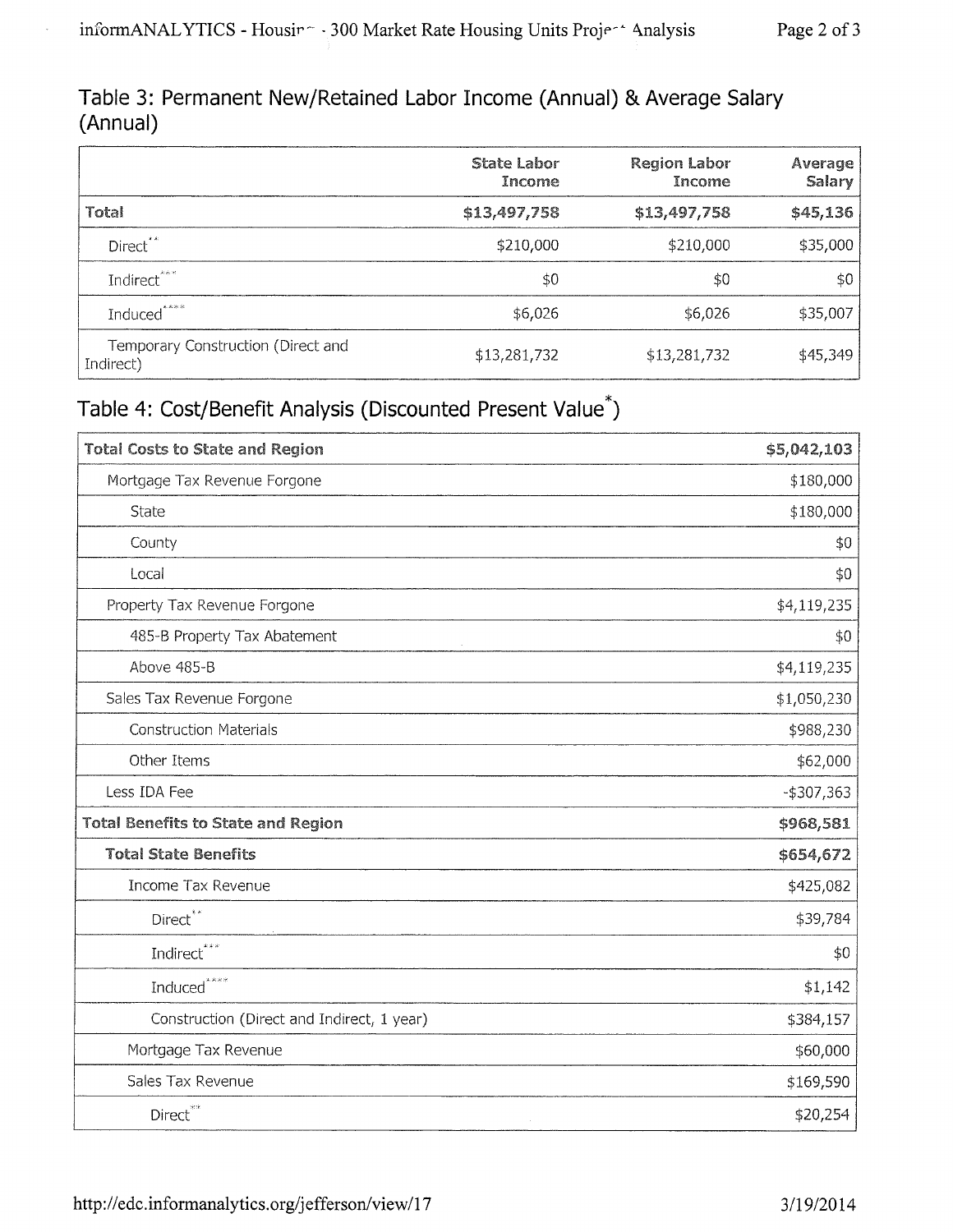| Indirect <sup>***</sup>                    | \$0\$         |
|--------------------------------------------|---------------|
| Induced <sup>speer</sup>                   | \$581         |
| Construction (Direct and Indirect, 1 year) | \$148,755     |
| <b>Total Regional Benefits</b>             | \$313,908     |
| Property Tax/PILOT Revenue                 | \$154,918     |
| Sales Tax Revenue                          | \$158,991     |
| Direct <sup>**</sup>                       | \$18,988      |
| Indirect <sup>123</sup>                    | $\ddot{\phi}$ |
| Induced <sup>****</sup>                    | \$545         |
| Construction (Direct and Indirect, 1 year) | \$139,458     |

## Table 5: Local Fiscal Impact (Discounted Present Value\*)

| l Total Local Client Incentives                                     | \$4,320,048   |
|---------------------------------------------------------------------|---------------|
| Total Anticipated Local Revenue (Property Tax plus Local Sales Tax) | \$313,908     |
| l Net Local Revenue.                                                | $$-4,006,140$ |

## Table 6: Property Tax Revenue (Discounted Present Value\*)

| <b>Total Property Tax</b>               | \$255,236 |
|-----------------------------------------|-----------|
| <b>County Property Tax</b>              | \$98,478  |
| Property Tax on Existing Property       | \$40,985  |
| Property Tax on Improvement to Property | \$57,492  |
| <b>School District Property Tax</b>     | \$156,758 |
| Property Tax on Existing Property       | \$59,333  |
| Property Tax on Improvement to Property | \$97,425  |

\* Figures over 10 years and discounted by 3.49%

\*\* Direct - The recipient of IDA assistance adds new jobs to the regional economy and/or retains jobs at risk of being lost to another region.

Investments that result in displacing existing jobs (e.g., most retail and many service sector industries) do not fall under this definition.

\*\*\* Indirect - The recipient of IDA assistance makes purchases from regional firms, which stimulates suppliers to add jobs and payroll that are new to the regional economy or are saved from being lost to competitors outside the region.

\*\*\*\* Induced - The recipient of IDA assistance by adding to and/or retaining payroll stimulates household spending that is new to the regional economy and/or saved from being lost to competitors outside the region.

0 Center for Governmental Research 2014. All rights reserved.

Powered by **inform**ANALYTICS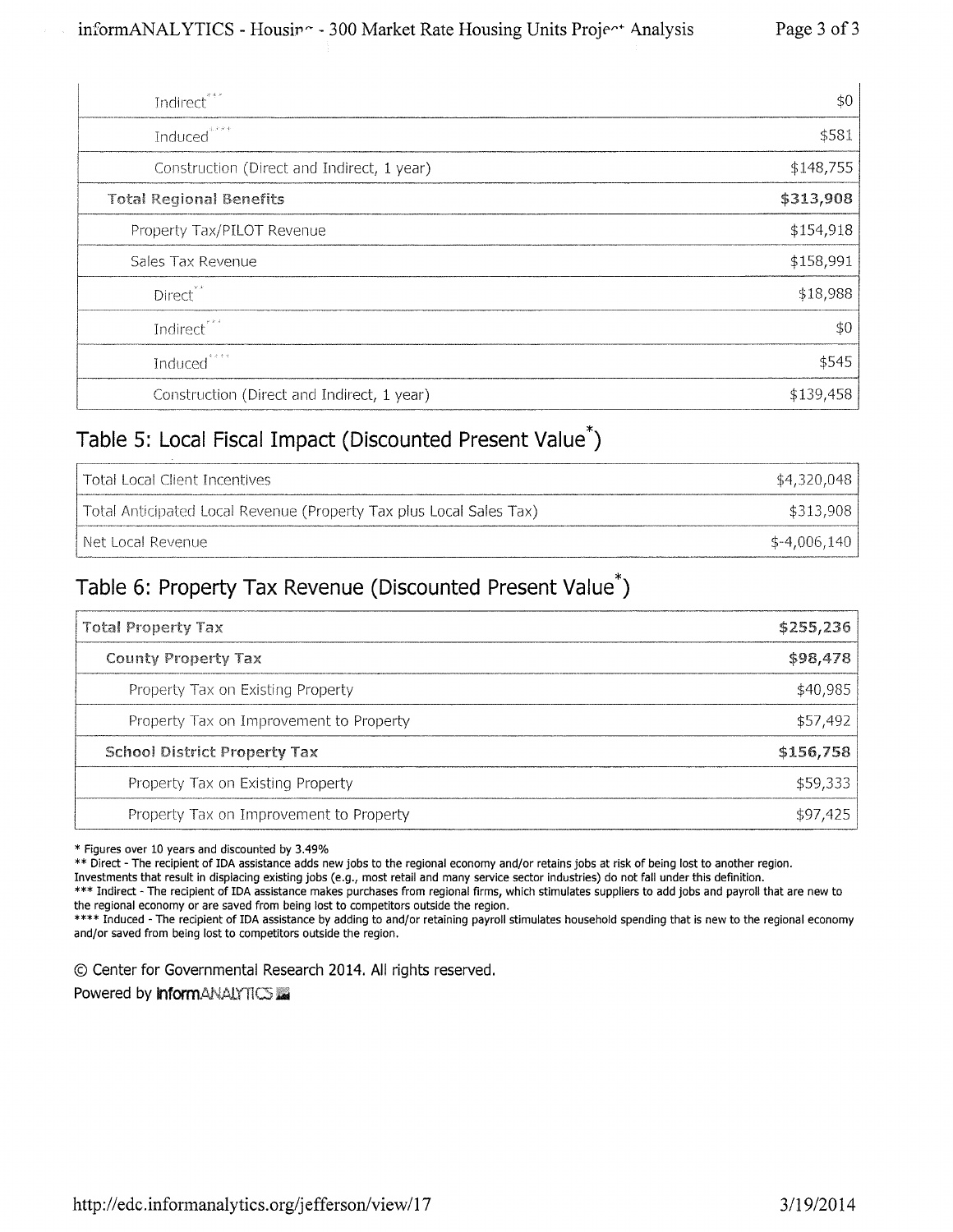

# **Board Report**

## Table 1: Basic Information

| Project Name                                                    | Housing                       |
|-----------------------------------------------------------------|-------------------------------|
| Project Applicant                                               | COR Watertown Company, LLC    |
| Project Description                                             | 300 Market Rate Housing Units |
| Project Industry                                                | Private Households            |
| Municipality                                                    | Watertown Town                |
| School District                                                 | Watertown                     |
| Type of Transaction                                             | <b>Tax Exemptions</b>         |
| Project Cost                                                    | \$42,945,173                  |
| Mortgage Amount                                                 | \$32,000,000                  |
| Direct Employment Expected to Result from Project (Annual FTEs) | 6                             |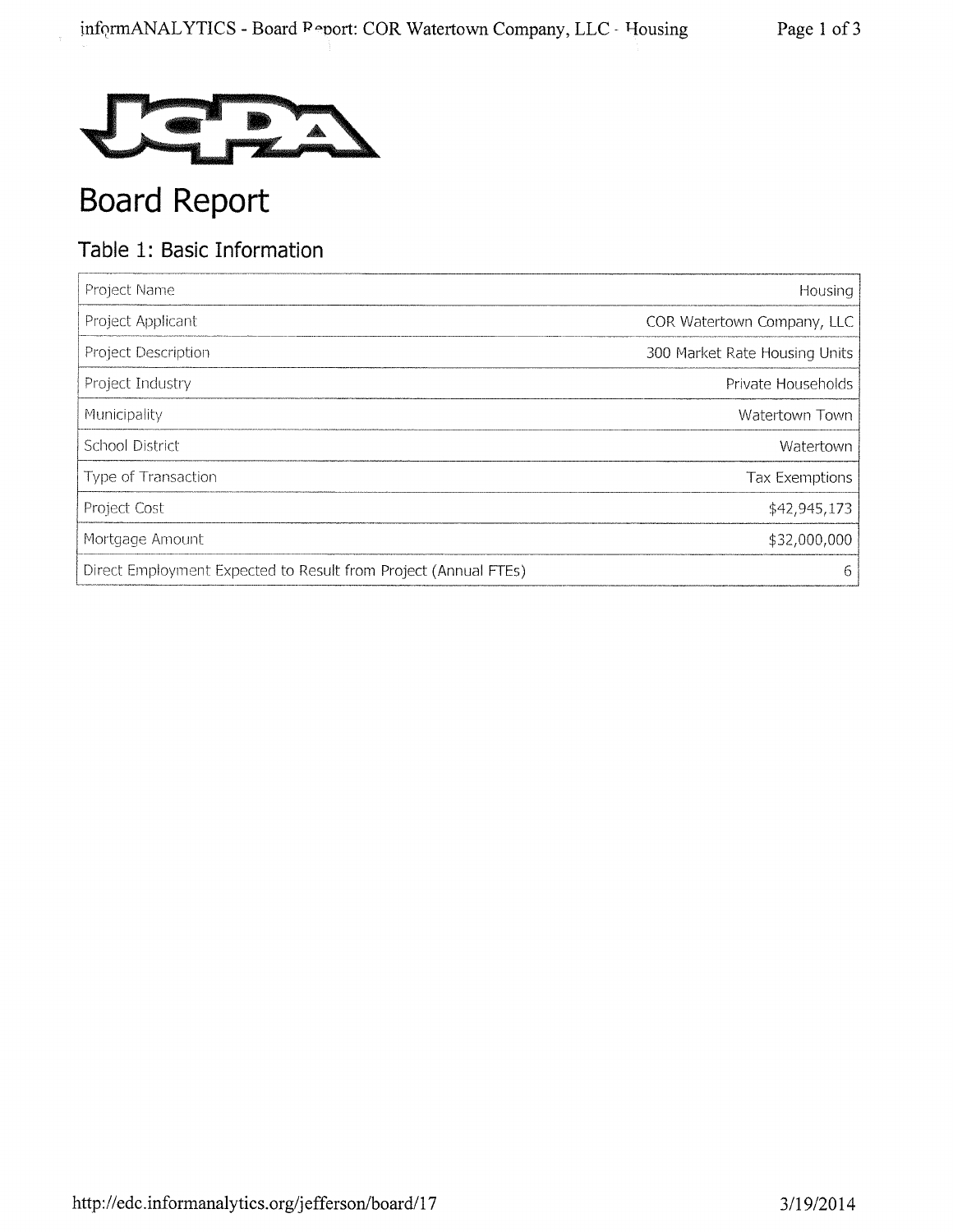## Figure 1: Estimated State & Regional Benefits / Estimated Project Incentives (Discounted Present Value\*)



## Table 2: Estimated State & Regional Benefits / Estimated Project Incentives Analysis (Discounted Present Value\*)

| <b>Total State and Regional Benefits</b>     | \$968,581    |        |
|----------------------------------------------|--------------|--------|
| <b>Total Project Incentives</b>              | \$5,042,103  |        |
| <b>Projected Employment</b>                  | <b>State</b> | Region |
| <b>Total Employment</b>                      | 299          | 299    |
| Direct <sup>**</sup>                         | 6            | b      |
| Indirect <sup>***</sup>                      | 0            |        |
| Induced <sup>****</sup>                      | 0            |        |
| Temporary Construction (Direct and Indirect) | 293          | 293    |

## Table 3: Estimated State & Regional Benefits (Discounted Present Value<sup>\*</sup>)

| Total State and Regional Benefits | \$968,581 |
|-----------------------------------|-----------|
| Income Tax Revenue                | \$425,082 |
| Mortgage Tax Revenue              | \$60,000  |
| Property Tax/PILOT Revenue        | \$154,918 |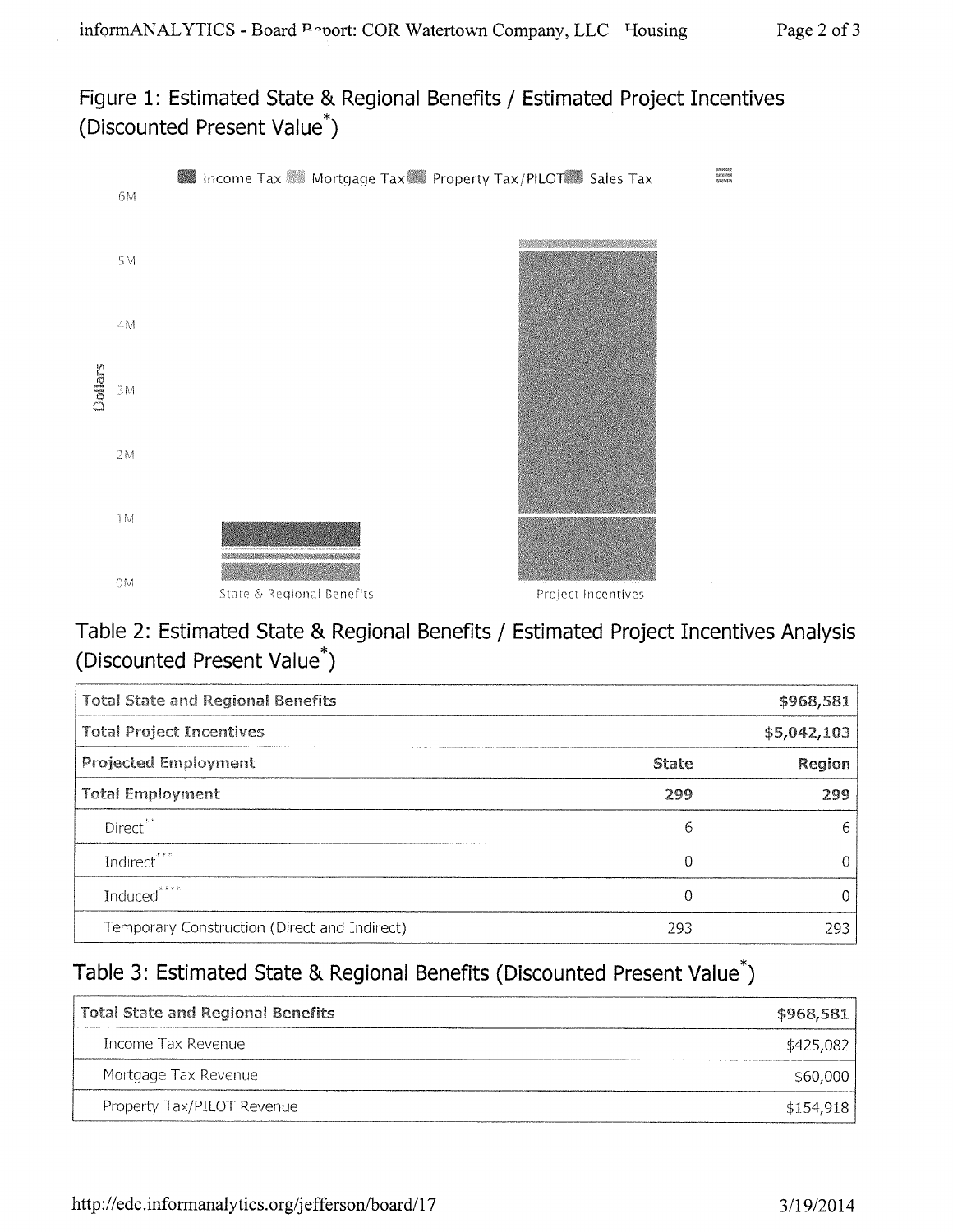Sales Tax Revenue  $$328,581$ 

### Table 4: Estimated Project Incentives (Discounted Present Value\*)

| <b>Total Project Incentives</b> | \$5,042,103   |
|---------------------------------|---------------|
| Mortgage Tax                    | \$180,000     |
| Property Tax                    | \$4,119,235   |
| Sales Tax                       | \$1,050,230   |
| Less IDA Fee                    | $-$ \$307,363 |

\* Figures over 10 years and discounted by 3.49%

\*\* Direct - The recipient of IDA assistance adds new jobs to the regional economy and/or retains jobs at risk of being lost to another region.

Investments that result in displacing existing jobs (e.g., most retail and many service sector industries) do not fall under this definition.

\*\*\* Indirect - The recipient of IDA assistance makes purchases from regional firms, which stimulates suppliers to add jobs and payroll that are new to the regional economy or are saved from being lost to competitors outside the region.

\*\*\*\* Induced - The recipient of IDA assistance by adding to and/or retaining payroll stimulates household spending that is new to the regional economy and/or saved from being lost to competitors outside the region.

© Center for Governmental Research 2014. All rights reserved.

Powered by **InformANALYTICS**